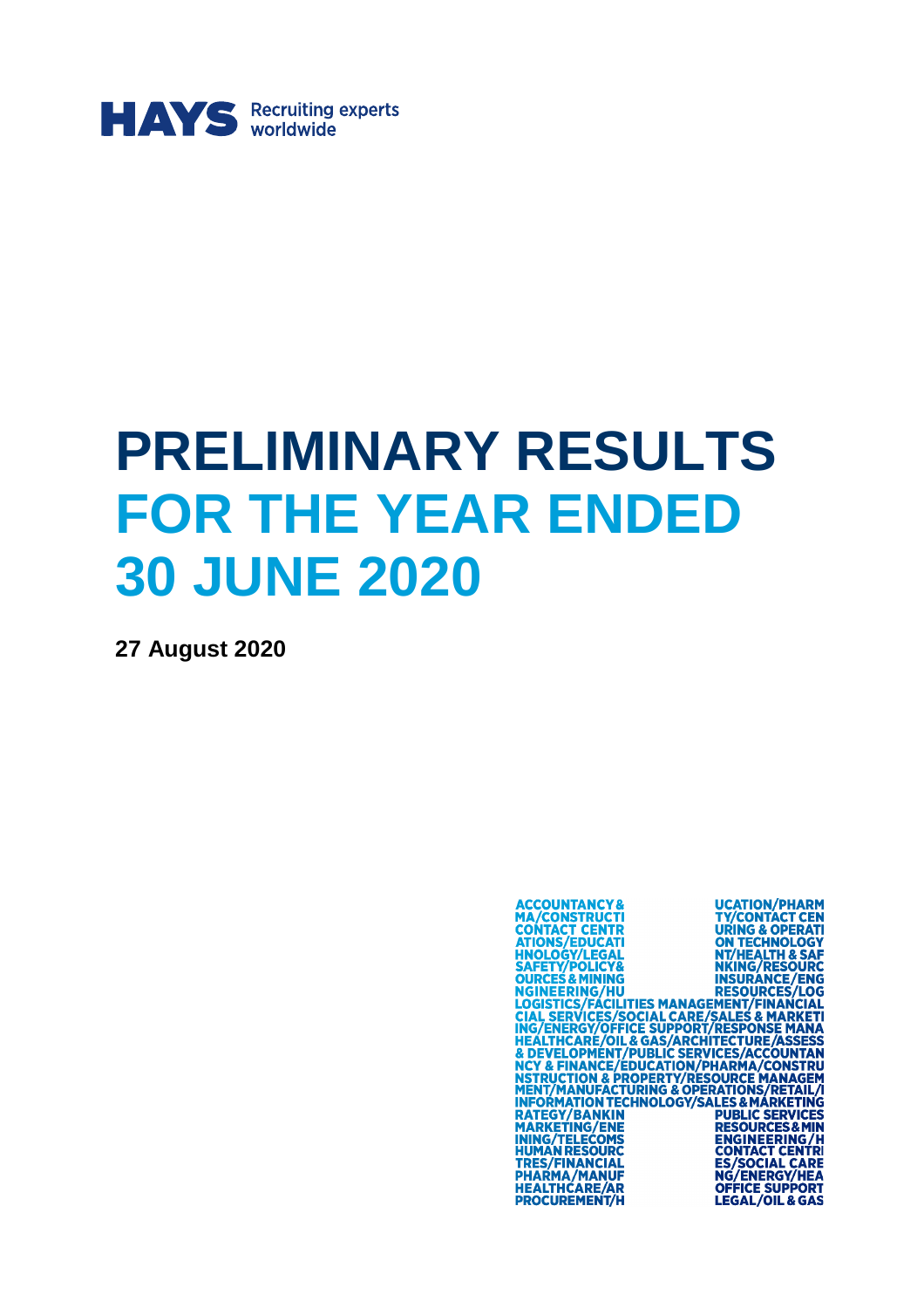### **DESPITE A VERY TOUGH YEAR, WITH H2 HEAVILY IMPACTED BY COVID-19, OUR FINANCIAL STRENGTH UNDERPINS OUR STRATEGY**

| Year ended 30 June<br>(ln E's million)                             | 2020              | 2019               | Actual<br>growth | growth |
|--------------------------------------------------------------------|-------------------|--------------------|------------------|--------|
| Net fees $(1)$                                                     | 996.2             | 1.129.7            | (12)%            | (11)%  |
| Operating profit (before exceptional items) <sup>(2)</sup>         | 135.0             | 248.8              | (46)%            | (45)%  |
| Cash generated by operations <sup>(3)</sup>                        | 247.4             | 263.0              | (6)%             |        |
| Profit before tax (before exceptional items) <sup>(2)</sup>        | 126.2             | 246.3              | (49)%            |        |
| Profit before tax                                                  | 86.3              | 2312               | (63)%            |        |
| Basic earnings per share (before exceptional items) <sup>(2)</sup> | 5.28 <sub>p</sub> | 11.92 <sub>p</sub> | $(56)$ %         |        |
| Basic earnings per share                                           | 3.14 <sub>p</sub> | 11.10 <sub>p</sub> | (72)%            |        |
| Core dividend per share                                            |                   | 3.97 <sub>p</sub>  |                  |        |
| Net cash, adjusted for tax payment deferrals                       | 366.2             | 129.7              | 182%             |        |

Note: unless otherwise stated all growth rates discussed in this statement are LFL (like-for-like) year-on-year net fees and profits, representing *organic growth of continuing operations at constant currency.*

- Group fees fell by 11% in FY20. Growth slowed through H1, with fees down 2%. H2 was heavily impacted by Covid-19, with Q4 down 34%. Operating profit<sup>(2)</sup> fell by 45% to £135.0 million, all delivered in the 9 months to the end of March, with Q4 trading broadly breakeven. Complete business continuity maintained throughout the pandemic
- While conditions remain tough, May-July fees were stable, and we are seeing modest signs of improvement in Perm. Temp markets are stable overall. c.80% of offices have now reopened
- **Australia & New Zealand:** fees down 11%; operating profit(2) down 25%. After a subdued H1, fees in H2 were significantly impacted by Covid-19. Temp (71% of fees) relatively resilient, down 6%, and Perm down 20%
- Germany: fees down 13%; operating profit<sup>(2)</sup> down 41%. Tough H1 conditions, which significantly deteriorated in H2 as the pandemic hit. Contracting (58% of fees) and Perm (17% of fees) fell 9% & 8% respectively. Temp significantly tougher and fell by 24%, impacted by under-utilisation of employed Temp workers through the pandemic
- **UK & Ireland:** fees down 14%; operating profit(2) down 66%. H1 affected by pre-election uncertainties and H2 highly impacted by Covid-19. Private sector fees down 19%, with the Public sector down 3%
- **Rest of World:** fees down 8%; operating profit<sup>(2)</sup> down 60%, due to the relatively higher fixed costs in these smaller countries. After flat H1 fees, EMEA fell sharply, including Q4 down 32%. The Americas produced good 7% fee growth in H1, however decreased by 30% in Q4. Asia fees grew by 4% in H1, but Q4 declined by 28%
- **Costs & restructuring:** H1 costs increased by 2%, or £10.7 million. We took appropriate action when the pandemic hit and reduced our pre-Covid cost base by c.20%, or c.£15 million per period<sup>(4)</sup>. Several country operations were restructured in Q3 & Q4, resulting in exceptional operating costs of £19.6 million, expected to deliver c.£15 million of annualised savings. Year-end Group headcount declined by 9% YoY
- **Strong cash performance**: net cash of £366.2 million excluding short-term deferral of tax payments. Excellent 183% conversion of operating profit<sup>(2)</sup> into operating cash flow<sup>(3)</sup>, benefitting from strong credit control and a c.£100 million partial unwind of Temp debtors. Our c.£196 million equity raise in April added significant financial strength

#### Commenting on the results Alistair Cox, Chief Executive, said:

"The pandemic severely impacted all our markets globally. Our priority was protecting our colleagues and supporting our clients and candidates as they adjusted overnight to new realities. Facing conditions far harsher than I have known, our business rose to the challenge and I am immensely proud of the commitment and innovation of all our people. Overall, we have protected our business, while taking actions to appropriately reduce costs. Conditions in all regions were very tough, yet the business we have purposefully built showed its strength, with Temp outperforming Perm, relative resilience in technical sectors like IT & Life Sciences, and also growth in large Corporate Accounts.

"Although many uncertainties remain, Group fees have been stable since May and we see modest signs of improvement in Perm. With our strongest ever balance sheet, leading market positions and highly experienced management teams around the world, we are focused on leveraging these advantages to continue growing market share and investing in organic opportunities to accelerate our return to growth, while keeping a tight control on costs. I would like to sincerely thank our colleagues, shareholders and other stakeholders, whose deep commitment and support means we face our future with confidence."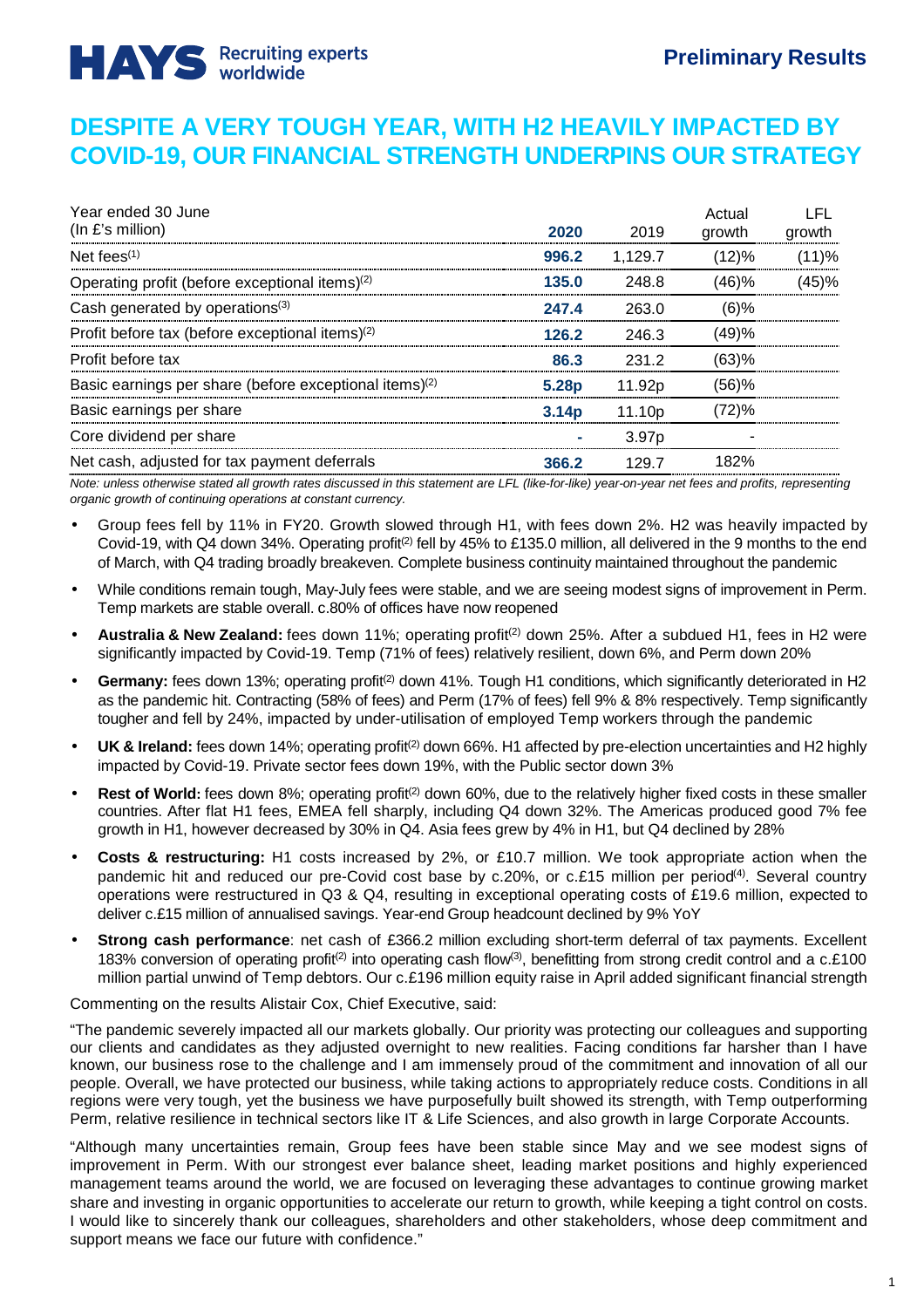

- (1) Net Fees comprise turnover less remuneration of temporary workers and other recruitment agencies.
- (2) FY20 operating profit is presented before exceptional costs of £39.9 million, comprising £20.3m relating to the partial impairment of goodwill in the US business, and £19.6 million relating to restructuring charges, primarily in our German business. There were £15.1 million of exceptional items in the prior year, comprising £8.3 million relating to the Lloyds Banking Group legal ruling regarding equalisation of guaranteed minimum pensions for men and women in UK defined pension plans, and £6.8 million relating to restructuring charges, primarily in Europe.
- (3) FY20 cash generated by operations from the cashflow statement of £412.1 million has been adjusted for the cash impact of lease payments of £46.4 million and £118.3 million of payment deferrals of payroll tax and VAT.
- (4) Due to the cycle of our internal Group reporting, the Group's annual cost base equates to c.12.5x our cost base per period. This is consistent with prior years.
- (5) Conversion rate is the conversion of net fees into operating profit<sup>(2)</sup>.
- (6) The underlying Temp gross margin is calculated as Temp net fees divided by Temp gross revenue and relates solely to Temp placements in which Hays generates net fees and specifically excludes transactions in which Hays acts as agent on behalf of workers supplied by third party agencies and arrangements where the Group provides major payrolling services.
- (7) Represents percentage of Group net fees and operating profit<sup>(2)</sup>.

#### **Enquiries**

**Hays plc** Paul Venables David Phillips

Group Finance Director Head of Investor Relations + 44 (0) 20 3978 2520 + 44 (0) 20 3978 3173

**Finsbury**

Guy Lamming Anjali Unnikrishnan hays@finsbury.com

### **Results presentation & webcast**

The results presentation will be audio webcast at 9:00am on 27 August 2020, accessible via our website, www.haysplc.com/investors/results-centre, and via +44 (0) 2071 928000, quoting ID 4850349. A recording will be posted on our website as soon as practicable.

A copy of this press release and presentation materials will also be made available on our website, www.haysplc.com/investors/results-centre.

### **Reporting calendar**

Trading update for the quarter ending 30 September 2020 15 October 2020 Trading update for the quarter ending 31 December 2020 14 January 2021 Half-Year Report for the six months ending 31 December 2020 18 February 2021 Trading update for the quarter ending 31 March 2021 15 April 2021

#### **Hays Group Overview**

As at 30 June 2020, Hays had c.10,400 employees in 266 offices in 33 countries. In many of our global markets, the vast majority of professional and skilled recruitment is still done in-house, with minimal outsourcing to recruitment agencies, which presents substantial long-term structural growth opportunities. This has been a key driver of the diversification and internationalisation of the Group, with the International business representing c.77% of the Group's net fees in FY20, compared with 25% in 2005.

Our 6,900 consultants work in a broad range of sectors covering 20 professional and skilled recruitment specialisms, and during FY20 our three largest specialisms of IT (25% of Group net fees), Accountancy & Finance (15%) and Construction & Property (12%) together represented 52% of Group net fees.

In addition to our international and sectoral diversification, in FY20 the Group's net fees were generated 59% from temporary and 41% from permanent placement markets, and this balance gives our business model relative resilience. This well-diversified business model continues to be a key driver of the Group's financial performance.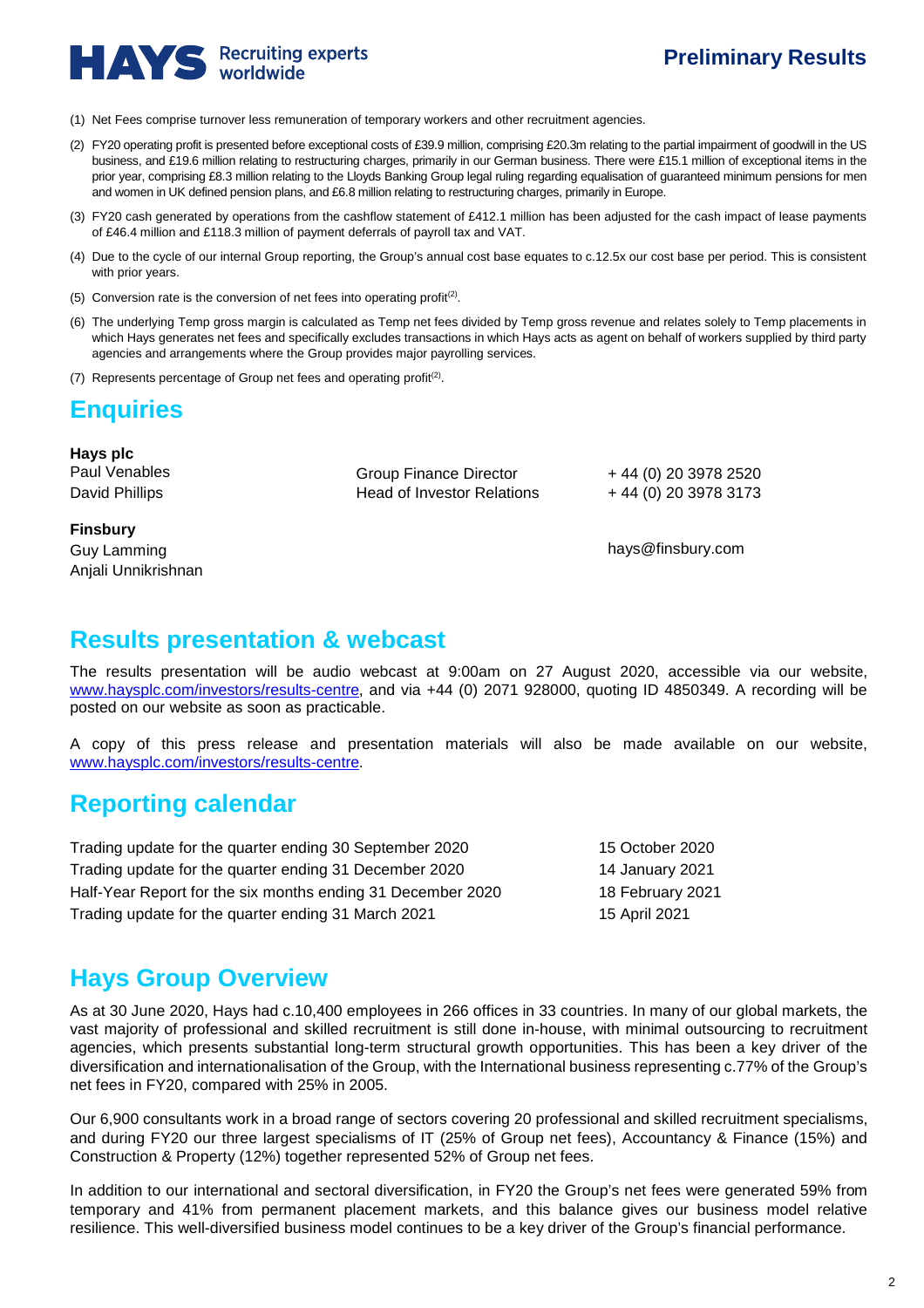

### **Introduction & market backdrop**

#### **Trading review & net fees**

The macroeconomic backdrop deteriorated through the first half of the year, impacted by weaker conditions in many of our main markets and a slowdown in activity in Germany, especially in the Automotive sector. Additionally, specific events (the UK General Election, bushfires in Australia and general strikes in France) further negatively impacted fees in our second quarter. In the second half, our markets were severely impacted by the unprecedented effects of the Covid-19 pandemic. The severity of each country's lockdown arrangements directly influenced our fee performance, with Australia and the USA less impacted than most European markets.

Net fees decreased by 11% on a like-for-like basis, or £126.9 million (down 12% on an actual basis). Our Temp business, 59% of Group net fees, fell by 9% and Perm by 15%. The fall in net fees after the pandemic hit was similar in magnitude to our experience in the Global Financial Crisis (GFC), however occurred in only six weeks versus eight months in the GFC as fees fell by 34% in Q4 FY20.

Our number one priority was and remains the safety of our colleagues, clients and candidates. Our business switched to remote working virtually overnight. Great credit is due to our technology teams worldwide who ensured all our colleagues retained complete operational functionality.

As at 30 June, c.85% of our non-UK offices and 59% of our total offices were open and operating under a hybrid model of home and office working. As at 25 August, the Group percentage had increased to c.80%, with the increase due to more UK offices reopening.

#### **FY20 costs & operating profit**

Considering these headwinds, we delivered a creditable performance. We acted quickly to manage our cost base, while protecting our core business operations and productive capacity. Operating costs were reduced by £15.8 million (£19.7 million on an actual basis). In the first half, costs increased by £10.7 million, as we invested in strategic growth areas like IT and incurred incremental property costs and some payroll inflation. As the pandemic emerged, we took appropriate cost control action. Overall, our cost base was reduced by c.20%, or c.£15 million per period<sup>(4)</sup>, between February and June 2020, as we actively reduced our variable and discretionary costs, and year-end Group headcount decreased by 9% versus the prior year. In addition, at 30 June 2020, 18% of Group employees were either in job support schemes, short-time working arrangements or had voluntarily reduced their pay, including senior management. In the year our cost base benefitted by c.£8 million from job support schemes globally. Given the difficult environment, the Executive Directors agreed that no FY20 bonuses will be paid to them, or members of the Management Board.

Primarily as a result of the sharp reduction in fees since February, operating profit<sup>(2)</sup> decreased by 45% to £135.0 million (down 46% on an actual basis). Our conversion rate<sup>(5)</sup> decreased by 840bps to 13.6% (2019: 22.0%), and we traded at a broadly break-even level through the fourth quarter, including the c.£8 million of cost contributions from job support schemes noted above. We converted an excellent 183% of operating profit<sup>(2)</sup> into operating cash flow<sup>(3)</sup>. Year-end net cash, excluding short-term deferrals of tax payments of £118.3 million, was £366.2 million.

#### **Outlook and 'Return to Growth' plans**

We anticipate our cost base per period<sup>(4)</sup> increasing by c.£5 million to c.£63 million by August 2020, versus c.£58 million in June 2020. We will incur more normal levels of operating and employee costs as government job support schemes end, we begin to return to more normal working practices and reverse voluntary pay reductions. We expect Group headcount at the end of Q1 FY21 will be down versus 30 June 2020.

Trading stabilised faster and at a higher level of fees than we expected at the time of our c.£196 million equity raise. Coupled with an outstanding performance from our credit control teams in reducing our debtor days to 36 days (2019: 39 days), and a c.£100 million unwind of our Temp debtor book, we have the strongest balance sheet in our history. This has allowed us to protect our core operations, and to initiate a strategic 'Return to Growth' programme in our fourth quarter.

We have identified over 20 accelerated headcount investment projects in attractive structural growth markets across each of our divisions, including IT and large Corporate Accounts, in Australia, Germany, the USA, UK, Asia and France. We expect to invest c.£15 million of incremental operating expenditure in these projects in FY21, of which c.£5 million will be in the first half, and c.£1 million is included in the c.£63 million August cost base noted above. In addition, we expect to invest c.£7 million in capex to support these projects, which is included in our Group capex guidance of c.£25 million.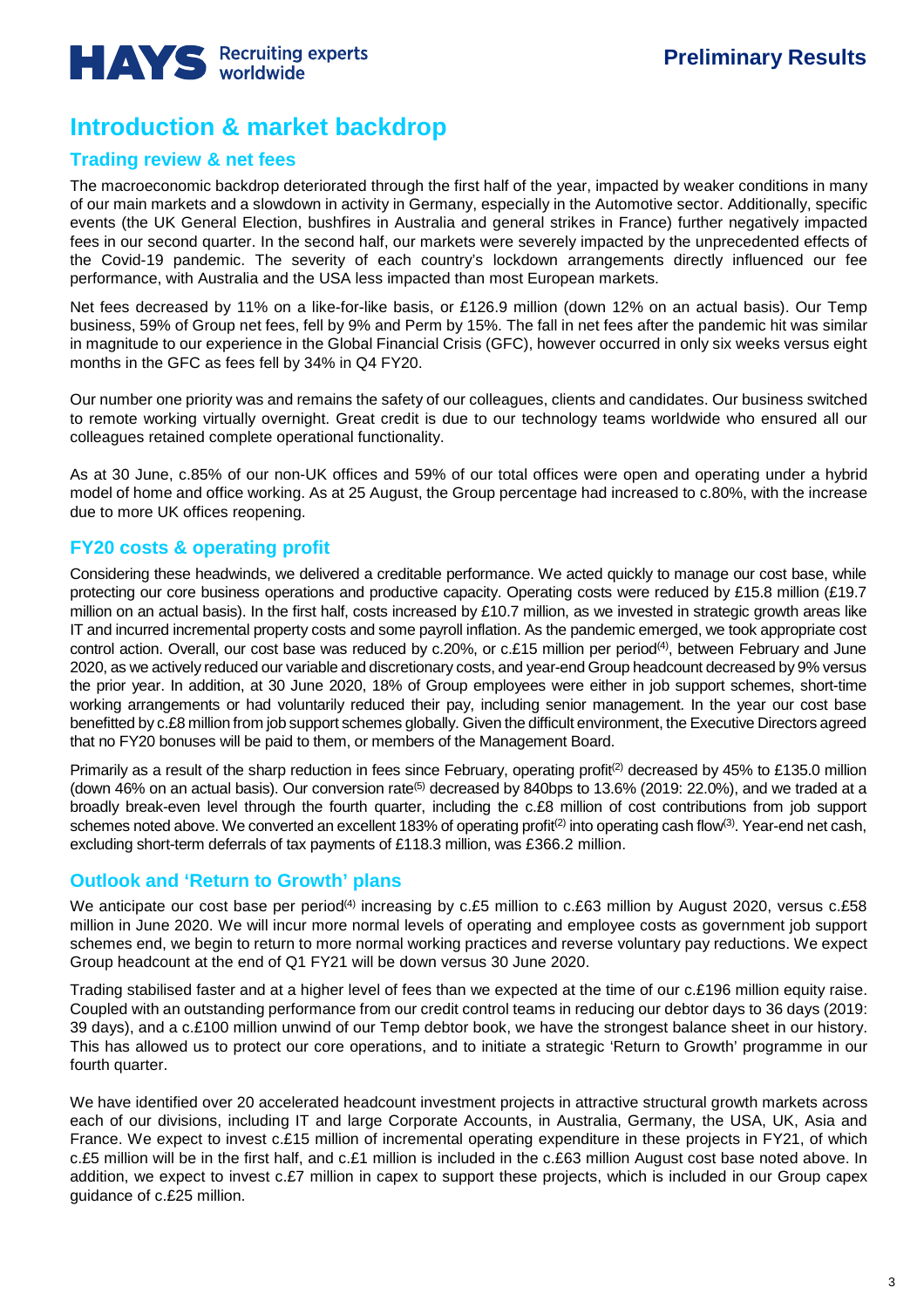## **HAYS** Recruiting experts

We are confident that these investment projects, driven by our highly experienced management teams across the world, will accelerate fee growth when end markets stabilise and begin to recover. These investments will also position Hays to take greater market share as clients seek financially strong partners.

Hays Talent Solutions, our large Corporate Accounts business continues to make good progress. We saw notable wins in the fourth quarter, including nine new clients, plus five existing clients expanding to new geographies. In addition, we currently have a similar value of projects currently at preferred bidder or negotiation stage, and activity in our early stage bid pipeline has increased through July and August. We are confident that we are well-placed to gain share as clients consolidate their suppliers.

Given macroeconomic uncertainty caused by the pandemic, and the fact we traded only at a broadly breakeven level of profitability in Q4, the Board is not proposing a final dividend for FY20. However, our business model remains highly cash generative and we remain acutely aware of the importance of dividends to shareholders and will look to return to paying dividends as soon as is appropriate. We also have a track record of returning capital, with c.£374 million in core and special dividends paid in respect of FY17 to FY19. When conditions improve, the Board will consider how best to reinstate our capital returns policy.

### **Equity placing**

On 2 April 2020, we conducted a non-pre-emptive placing of new ordinary shares of the Company, raising net proceeds of c.£196 million. This ensures we have a strong balance sheet and provides the Group with a significant liquidity buffer, meaning we are well-positioned for whatever the future holds. It also allows us to protect our core business operations and productive capacity, to pursue organic growth opportunities such as our 'Return to Growth' initiatives and build on our leading market positions by taking share with new and existing blue-chip clients as they 'fly to quality'. The placing was strongly supported by our major shareholders and we are very grateful for their support.

### **Foreign exchange**

Overall, net currency movements versus Sterling negatively impacted results in the year, reducing net fees by £6.6 million, and operating profit by £2.7 million<sup>(2)</sup>.

Fluctuations in the rates of the Group's key operating currencies versus Sterling continue to represent a significant sensitivity for the reported performance of our business. By way of illustration, each 1 cent movement in annual exchange rates of the Australian Dollar and Euro impacts net fees by £0.9 million and £3.5 million respectively per annum, and operating profit by £0.3 million and £0.7 million respectively per annum.

The rate of exchange between the Australian Dollar and Sterling over the year ended 30 June 2020 averaged AUD 1.8799 and closed at AUD 1.7970. As at 25 August 2020 the rate stood at AUD 1.8298. The rate of exchange between the Euro and Sterling over the year ended 30 June 2020 averaged €1.1402 and closed at €1.1044. As at 25 August 2020 the rate stood at €1.1115.

The impact of these movements in exchange rates means that if we retranslate the Group's FY20 operating profit<sup>(2)</sup> of £135.0 million at current exchange rates, the actual reported result would increase by c.£4 million to c.£139 million.

### **Temp fees more resilient than Perm**

Net fees in Temp, which includes our Contracting business and represented 59% of Group net fees, decreased by 9%. This comprised a volume decrease of 6% and a decrease in underlying Temp margins<sup>(6)</sup> of 70bps to 14.7% (2019: 15.4%), partially offset by an hours / mix gain of 2%. The Temp margin decrease was in part due to underutilisation of employed Temps in Germany during the pandemic, plus a reduction in underlying ANZ and Germany Temp margins. Partially offsetting this, we saw a 2% increase in salary mix, mainly driven by relative strength in our IT specialism globally, which has a higher average salary than the Group as a whole.

Net fees in Perm decreased by 15%, with volumes down 18% and our average Perm net fee up 3%. Regionally, ANZ perm fees decreased by 20%, Germany fell by 8%, UK&I was down 22% and RoW fell by 12%.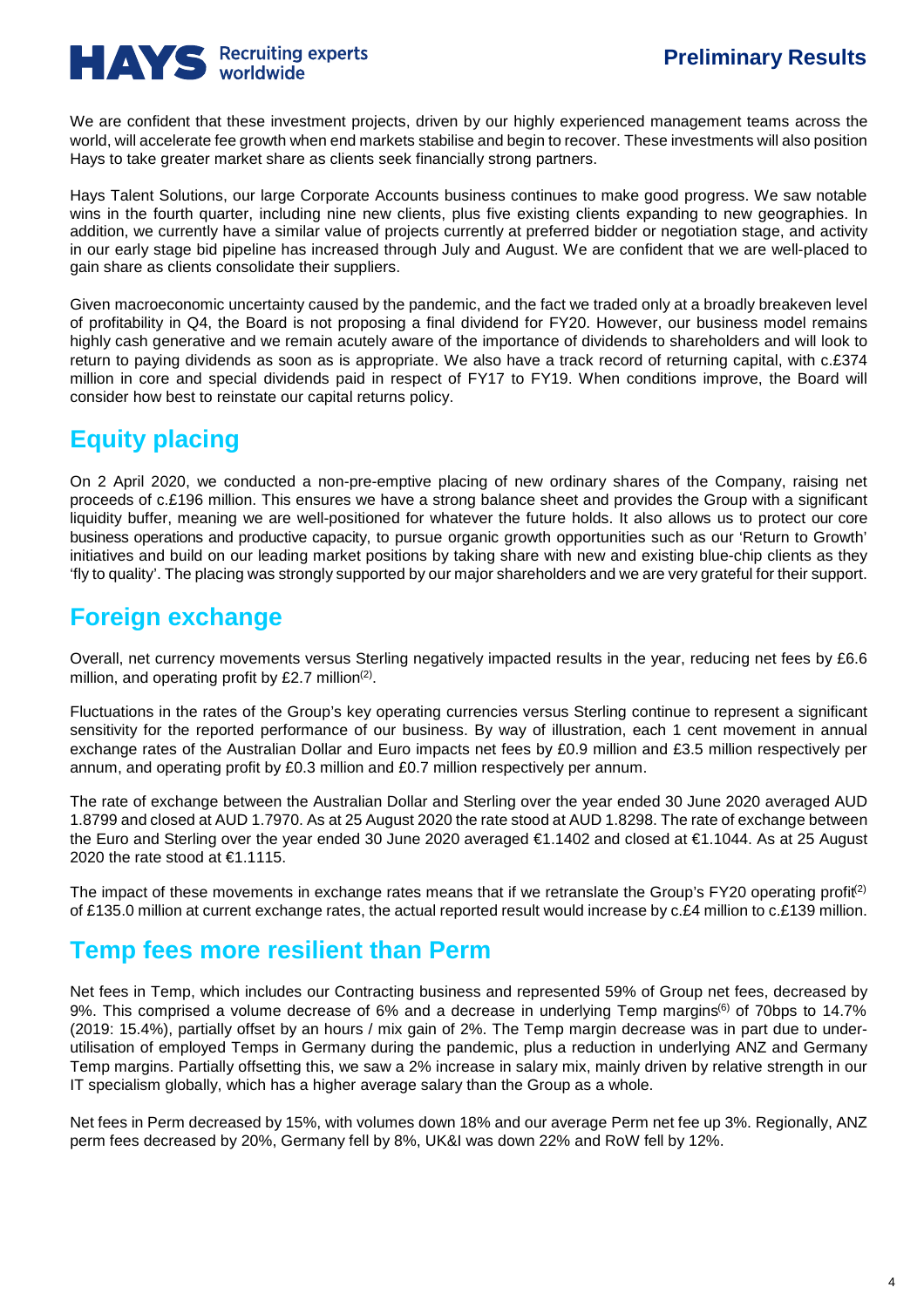

### **Movements in consultant headcount**

Group consultant headcount at 30 June 2020 stood at 6,900, down 11% year-on-year and down 12% in the second half. Group headcount declined by 9%. At year-end, c.18% of Group employees were either in job support schemes, short-time working arrangements or had voluntarily reduced their pay, including senior management.

| <b>Consultant headcount</b> | 30 June<br>2020 | 30 June<br>2019 | <b>Net</b><br>change | % change |
|-----------------------------|-----------------|-----------------|----------------------|----------|
| Australia & New Zealand     | 811             | 1.008           | (197)                | (20)%    |
| Germany                     | 1.560           | 1.801           | (241)                | (13)%    |
| United Kingdom & Ireland    | 1.840           | 1.960           | (120)                | $(6)$ %  |
| Rest of World               | 2,689           | 3.013           | (324)                | (11)%    |
| Group Consultant headcount  | 6,900           | 7.782           | (882)                | (11)%    |

### **Office network changes & global specialism roll-out**

We added a net one new office in the year, taking our global network to 266 offices. We continued to invest in our IT Contracting business globally, which now represents c.25% of overall Group net fees, up from c.15% in FY11. Prior to the pandemic we were making excellent progress in expanding our US Construction & Property specialism and remain highly confident in our prospects here in the medium term.

| <b>Office network</b>    | 30 June<br>2020 | Net opened/<br>(closed) | 30 June<br>2019 |
|--------------------------|-----------------|-------------------------|-----------------|
| Australia & New Zealand  | 42              |                         | 41              |
| Germany                  | 25              | 1                       | 24              |
| United Kingdom & Ireland | 95              | (1)                     | 96              |
| <b>Rest of World</b>     | 104             | ۰                       | 104             |
| Group                    | 266             |                         | 265             |

### **Purpose, Equality and our Communities**

Our purpose is to benefit society by helping people succeed and enabling organisations to thrive, creating opportunities and improving lives. Becoming lifelong partners to millions of people and thousands of organisations also helps make our business sustainable. During FY20, we focused our charitable activities on projects which support our purpose. One example is End Youth Homelessness, where our staff raised over £70,000 to help 80 young people in to employment, education and training. During the year we also launched '#HaysHelps', which supports our employees to volunteer, with one day of paid leave per year.

Our key company value is that we should always focus on doing the right thing. As part of this, in FY20 Hays endorsed two United Nations Sustainable Development Goals. These call upon businesses to advance sustainable development through the investments they make, the solutions they develop and the practices they adopt. We have initially chosen to focus on the Decent Work and Economic Growth and Gender Equality goals. As a business which exists to help people further their careers and fulfil their potential, the goal of Decent Work already sits very close to Hays's purpose. Over the last four years we have placed over 1 million people worldwide in their next job. We are proud of this as it helps the individual, their employer and society in general.

As part of our Group strategy, and reinforcing our Decent Work and Economic Growth commitment, in Q4 FY20 we launched Hays Thrive, our free-to-use online Training & Wellbeing platform. Hays Thrive was launched during lockdown, with over 50,000 user accounts set up. Hays Thrive is designed to help candidates upskill and to help employees deal with very difficult times, so it is well-timed for the pandemic.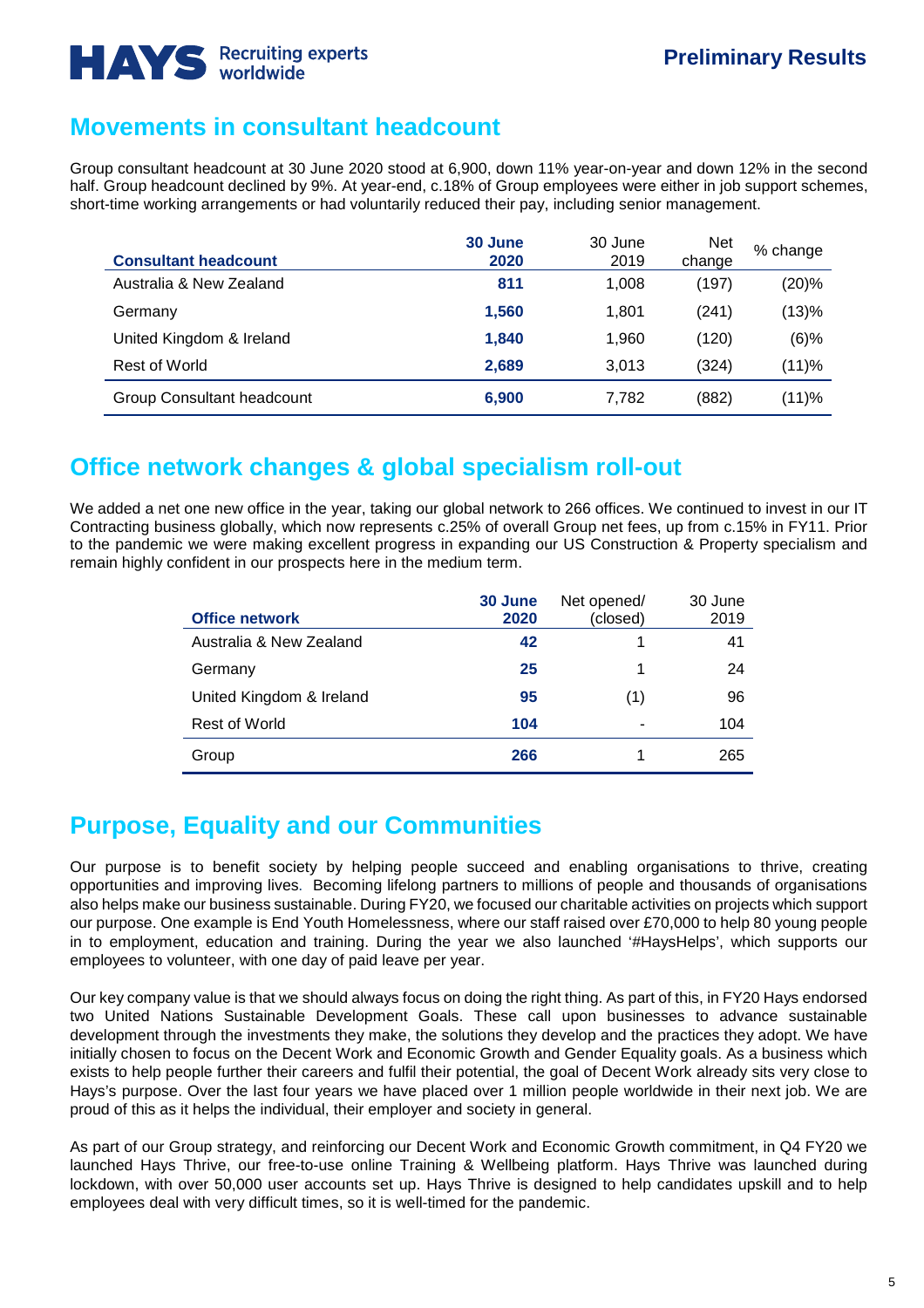We believe responsible companies should have Equality, Diversity & Inclusion (ED&I) at their heart. We have many successful regional programmes in place which drive and promote these themes and in FY20 we created an ED&I Council within Hays to globalise our efforts.

Hays is an asset-light services business and we have a very limited supply chain which creates adverse environmental impacts. Our carbon usage is relatively low. However, given the momentum in virtual working which has developed through the pandemic, we are seeking to reduce our levels of travel in the future. Additionally, we are looking across our business at how we can reduce our carbon usage over the medium and long term.

### **Investing in technology, responding to change and enhancing intellectual property**

We strongly believe that equipping our consultants with an effective range of technology tools improves their productivity. Never has this been truer than during the pandemic, where we transitioned to remote working almost overnight, ensuring complete operational continuity. Our technology stack helps our consultants find the ideal candidate for our clients' roles more quickly and effectively than in-house HR teams and our competition. We have invested substantially over many years to build our own tools and resources and have constructed proprietary systems and fostered market-leading relationships with major tech platforms allowing seamless integration of the best technology in the world.

These investments are increasingly paying off, driving engagement with prospective candidates and clients and allowing us to process and present to our consultants c.11.5 million CVs within minutes of the candidates engaging with our platforms and channels giving us significant time to market advantages. They also enable our consultants to perform complex searches from our global 'OneTouch' database in seconds. Technology is essential to the successful delivery of our "Find & Engage" marketing recruitment model. In a world where speed of response and the quality of relationships are key to success, these tools, combined with the world class expertise of our consultants, are generating a real competitive advantage. They are also improving our financial performance and help to grow our market share and leadership. Driving consultant productivity remains central to our IT strategy.

FY20 initiatives include the highly successful launch of Hays Thrive, noted above. The speed and success of its launch demonstrates the agility of our IT and marketing teams to develop and launch products using our highly flexible technology stack. Our innovative 'HaysHub' app continued its growth and is actively used by over 4,300 of our UK Education candidates, and by c.2,000 schools. We have now launched 'HaysHub' into our UK Social Care and Construction & Property specialisms, and also in Australia. We further developed our "Find & Engage" strategy by creating a single real-time consultant dashboard to deliver all candidate and client leads straight to the consultant desk best placed to service that customer ensuring we are first to help their needs and are confident this will provide further consultant efficiencies.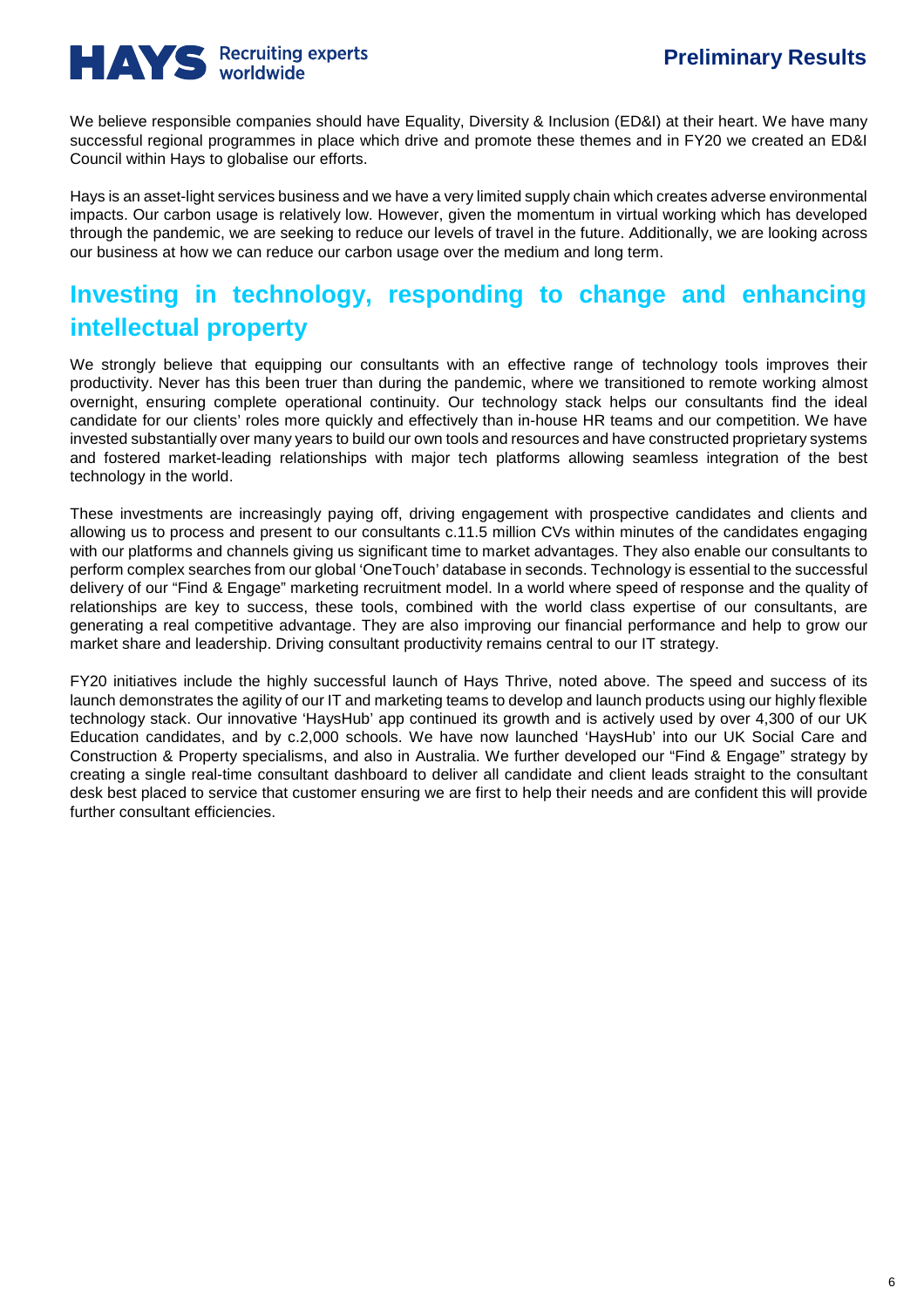### **Australia & New Zealand (17%(7) net fees, 36%(7) operating profits)**

Subdued business confidence in H1, with lockdown significantly impacting H2. Relative resilience in Temp, with tough Perm markets

|                                        |       |       | Growth |            |
|----------------------------------------|-------|-------|--------|------------|
| Year ended 30 June<br>(In E's million) | 2020  | 2019  | Actual | <b>LFL</b> |
| Net fees $(1)$                         | 170.5 | 198.5 | (14)%  | (11)%      |
| Operating profit <sup>(2)</sup>        | 48.2  | 66.4  | (27)%  | (25)%      |
| Conversion rate $(5)$                  | 28.3% | 33.5% |        |            |
| Year-end consultant headcount          | 811   | 1,008 | (20)%  |            |

In Australia & New Zealand (ANZ), net fees decreased by 11% to £170.5 million and operating profit<sup>(2)</sup> fell 25% to £48.2 million. This represented a conversion rate<sup>(5)</sup> of 28.3% (2019: 33.5%). The difference between actual and likefor-like growth rates was primarily the result of the depreciation in the average rate of exchange of the Australian Dollar versus Sterling during the year, which decreased net fees by £7.2 million and operating profit by £2.5 million.

Net fees fell by 4% in the first half, as business confidence remained subdued, particularly in the Private sector. Activity levels in December were also heavily impacted by the tragic bushfires. Fees in our second half fell by 18%, including Q4 down 28%, significantly impacted by the pandemic and related effects of lockdown.

Temp net fees, which represented 71% of ANZ net fees in the year, declined by 6%. Net fees in Perm decreased 20%. Australia net fees fell by 11%, with the Private sector, which represented 63% of Australian net fees, most impacted by the pandemic and down 14%. Public sector fees declined by 8%.

Our largest regions of New South Wales and Victoria, which together accounted for 55% of Australia net fees, fell by 17% and 15% respectively. Queensland, ACT and Western Australia were more resilient, with net fees down 9%, 4% and 2% respectively.

At the Australian specialism level, Accountancy & Finance and Construction & Property, our largest specialism, were both negatively impacted by the pandemic and declined 23% and 20% respectively, while Office Support was also difficult, down 24%. IT held up well, with flat fees, and our large Corporate Accounts business grew by an excellent 34% and benefitted from several large client wins throughout the year and during the pandemic.

Fees in New Zealand (5% of ANZ net fees) declined by 3%.

Consultant headcount in ANZ decreased by 20% YoY to 811. During the year we opened one new office in the region, in Bendigo, Australia.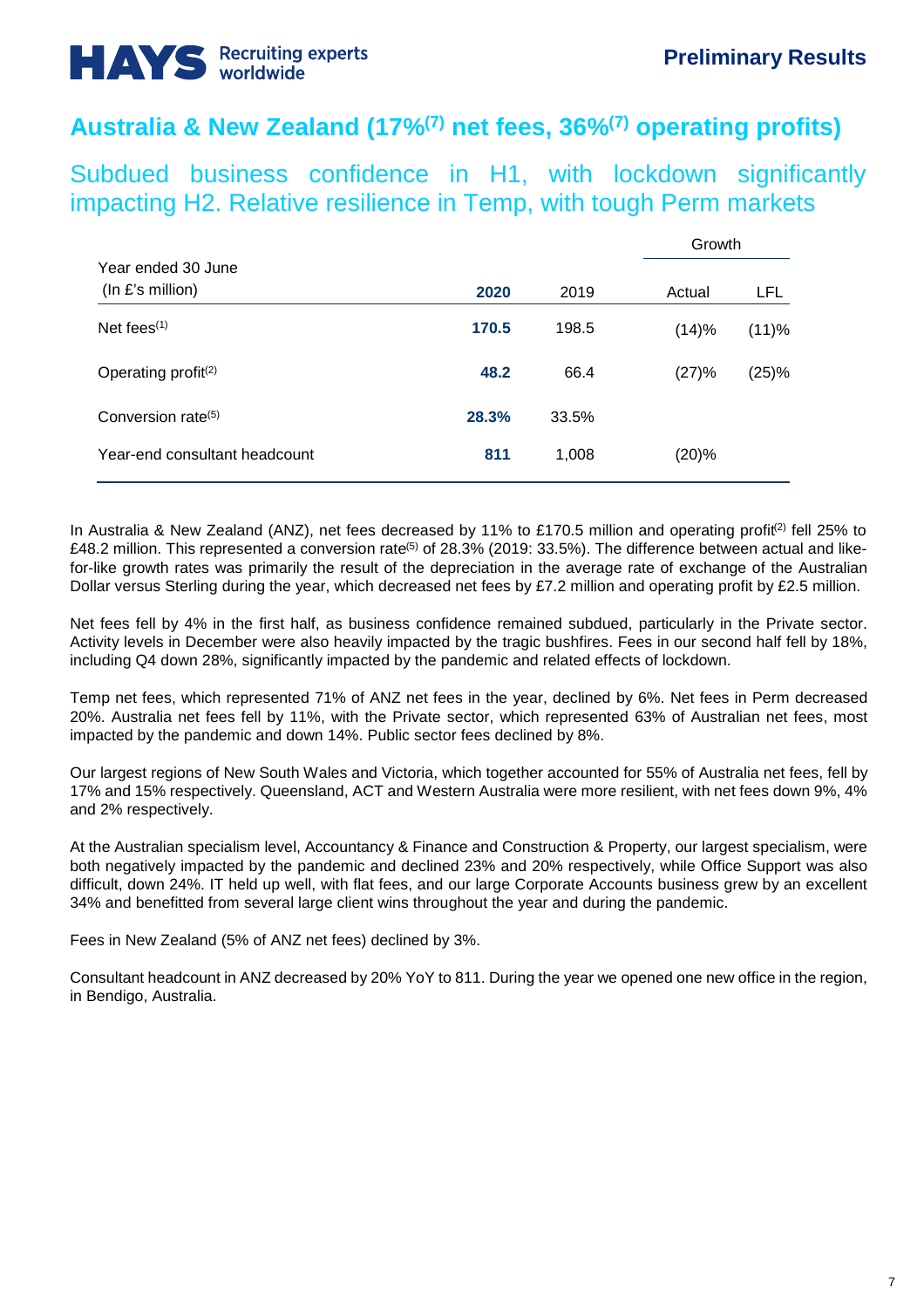### **Germany (26%(7) net fees, 39%(7) operating profits(2))**

Tough market conditions, which deteriorated as the pandemic hit. Temp significantly impacted by under-utilisation of workers during lockdown

|                                              |       |       | Growth |       |
|----------------------------------------------|-------|-------|--------|-------|
| Year ended 30 June<br>$($ ln £'s million $)$ | 2020  | 2019  | Actual | LFL   |
| Net fees $(1)$                               | 259.8 | 299.8 | (13)%  | (13)% |
| Operating profit <sup>(2)</sup>              | 53.2  | 91.3  | (42)%  | (41)% |
| Conversion rate <sup>(5)</sup>               | 20.5% | 30.5% |        |       |
| Year-end consultant headcount                | 1,560 | 1,801 | (13)%  |       |

Net fees in our largest market of Germany declined by 13% to £259.8 million, with operating profit<sup>(2)</sup> down by 41% to £53.2 million. This represented a conversion rate(5) of 20.5% (2019: 30.5%). Modest Sterling strength versus the Euro led to a decrease in net fees of £1.3 million and operating profits of £0.4 million.

Growth slowed materially through H1, where fees fell by 5% amid broad signs of reduced business confidence and increased levels of client cost control. This was particularly evident in our larger clients, notably in the Automotive sector, although there were also signs that weakness has spread to large Financial and Services sector clients. In response, in January 2020 we undertook a restructure of our Germany operations to provide greater focus and alignment to the mid-sized enterprises known as the Mittelstand, together with a dedicated large Corporate Accounts division, at a cost of £12.6 million, which has been included as an exceptional cost. We anticipate this restructuring delivering annualised cost savings in Germany of c.£10 million, of which c.£2 million was achieved in FY20. In H2, the pandemic and effects of lockdown led to a further sharp fee slowdown, down 22%, including Q4 down 33%.

Contracting, 58% of Germany fees and which operates primarily in the IT sector, was relatively resilient and declined by 9% in the year, including Q4 down 12%. Our Contracting business operates a freelance model, with the clear majority of assignments continuing to work remotely through lockdown.

Our Temp business, 25% of Germany fees and where we employ temporary workers as required under German law, was significantly weaker and declined by 24%, including Q4 down 72%. A large proportion of this decline was due to the under-utilisation of employed Temps due to the widespread client closures of their Manufacturing sites during lockdown. As a result, the net reduction in billable hours in Q4 impacted net fees by £6.8 million (net of £2.2 million received from the German short-time working scheme) and fees were further reduced by £4.1 million of nonexceptional costs as we took the decision to release c.420 Temps, given significantly reduced levels of demand from our clients and the tough market outlook.

Perm, 17% of Germany fees and which continues to have excellent long-term structural outsourcing potential, was relatively resilient, down 8%.

IT, which represented 42% of fees, fell by 10%. Engineering, 25% of fees, decreased by 22%. We saw good 6% growth in Sales & Marketing, while Accountancy & Finance and Life Sciences declined 8% and 4% respectively.

Consultant headcount decreased 13% YoY to 1,560, including an 11% decline in H2. We opened two new offices in Bremen and Karlsruhe and merged two offices in Frankfurt.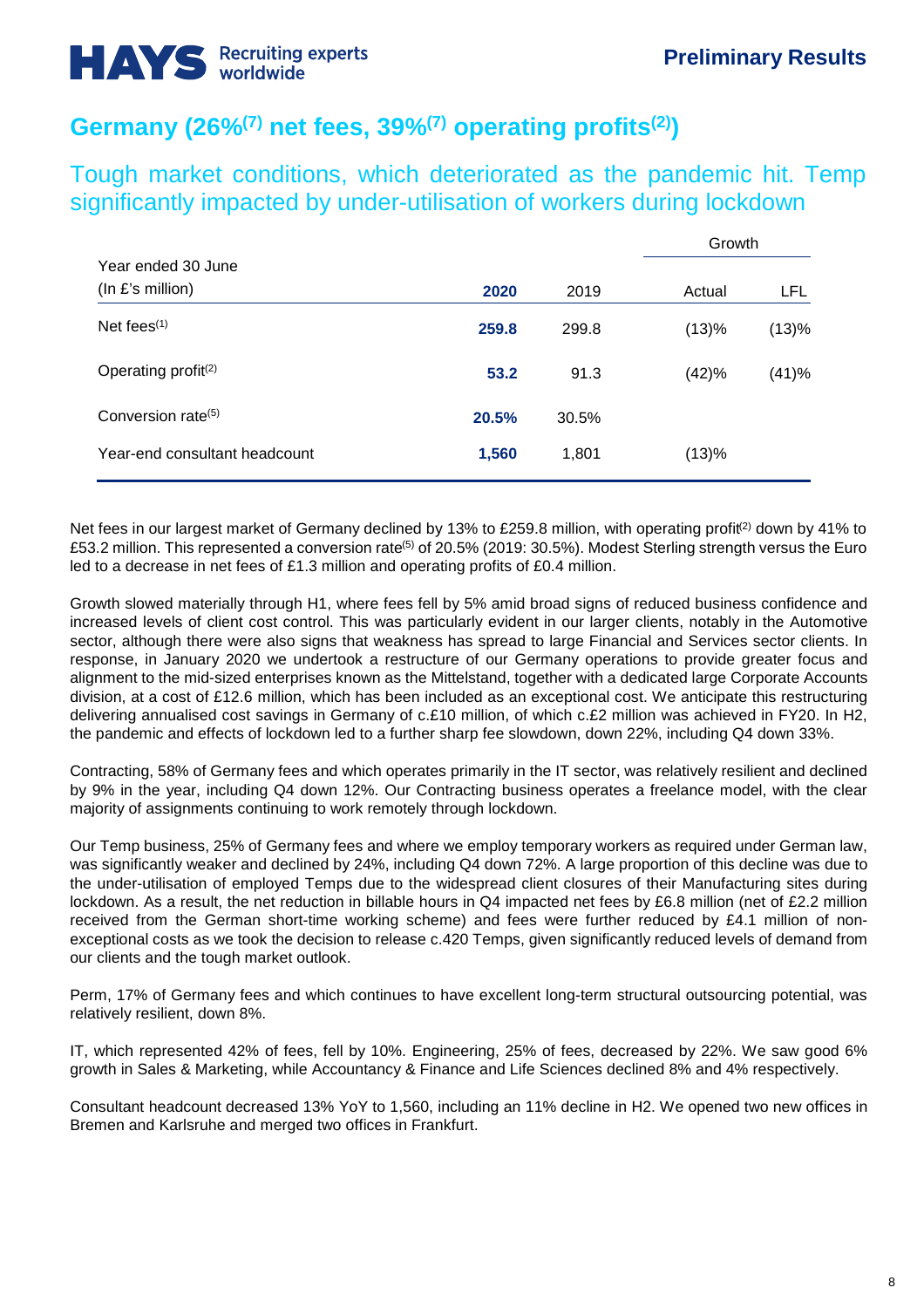### **United Kingdom & Ireland (23%(7) net fees, 12%(7) operating profits(2))**

H1 impacted by pre-election and Brexit uncertainties. H2 deteriorated significantly due the pandemic and the length of the lockdown

|                                 |       |       | Growth   |          |
|---------------------------------|-------|-------|----------|----------|
| Year ended 30 June              |       |       |          |          |
| (In £'s million)                | 2020  | 2019  | Actual   | LFL      |
| Net fees $(1)$                  | 225.6 | 263.8 | (14)%    | (14)%    |
| Operating profit <sup>(2)</sup> | 16.6  | 48.9  | $(66)$ % | $(66)$ % |
| Conversion rate <sup>(5)</sup>  | 7.4%  | 18.5% |          |          |
| Year-end consultant headcount   | 1,840 | 1,960 | $(6)$ %  |          |

In the United Kingdom & Ireland net fees declined by 14% to £225.6 million, with operating profit<sup>(2)</sup> down 66% to £16.6 million, including a £2.4 million loss in the second-half. This represented a conversion rate<sup>(5)</sup> of 7.4% (2019: 18.5%).

Net fees fell by 4% in the first half. Trading was significantly impacted by continued uncertainties and reduced client and candidate confidence, particularly in the Private sector, prior to the General Election. Fees in our second half fell 25%, including our fourth quarter down 42%, heavily impacted by the pandemic and related effects of lockdown.

Our largest business of Temp, 61% of fees, fell by 9% and was more resilient than Perm, which declined 22%. The Public sector, 31% of fees, fell by 3%, and significantly outperformed the Private sector, down 19%.

All UK regions traded broadly in line with the overall UK business, except the East, down 27% and the North West, down 19%. London, our largest region at c.34% of UK&I fees, was slightly more resilient, with fees down 10%. Ireland declined by 26%.

At the specialism level, most were materially impacted by lockdown. Accountancy & Finance, Construction & Property and Office Support decreased by 19%, 20% and 24% respectively, while after an improving first half, Education fell by 17% as schools closed. On a more positive note, IT fees grew by a solid 4%. Fees in Hays Talent Solutions, our large Corporate Accounts business, declined by 11%.

Consultant headcount at 30 June decreased by 6% YoY to 1,840. This headcount included those employees in the UK furlough scheme.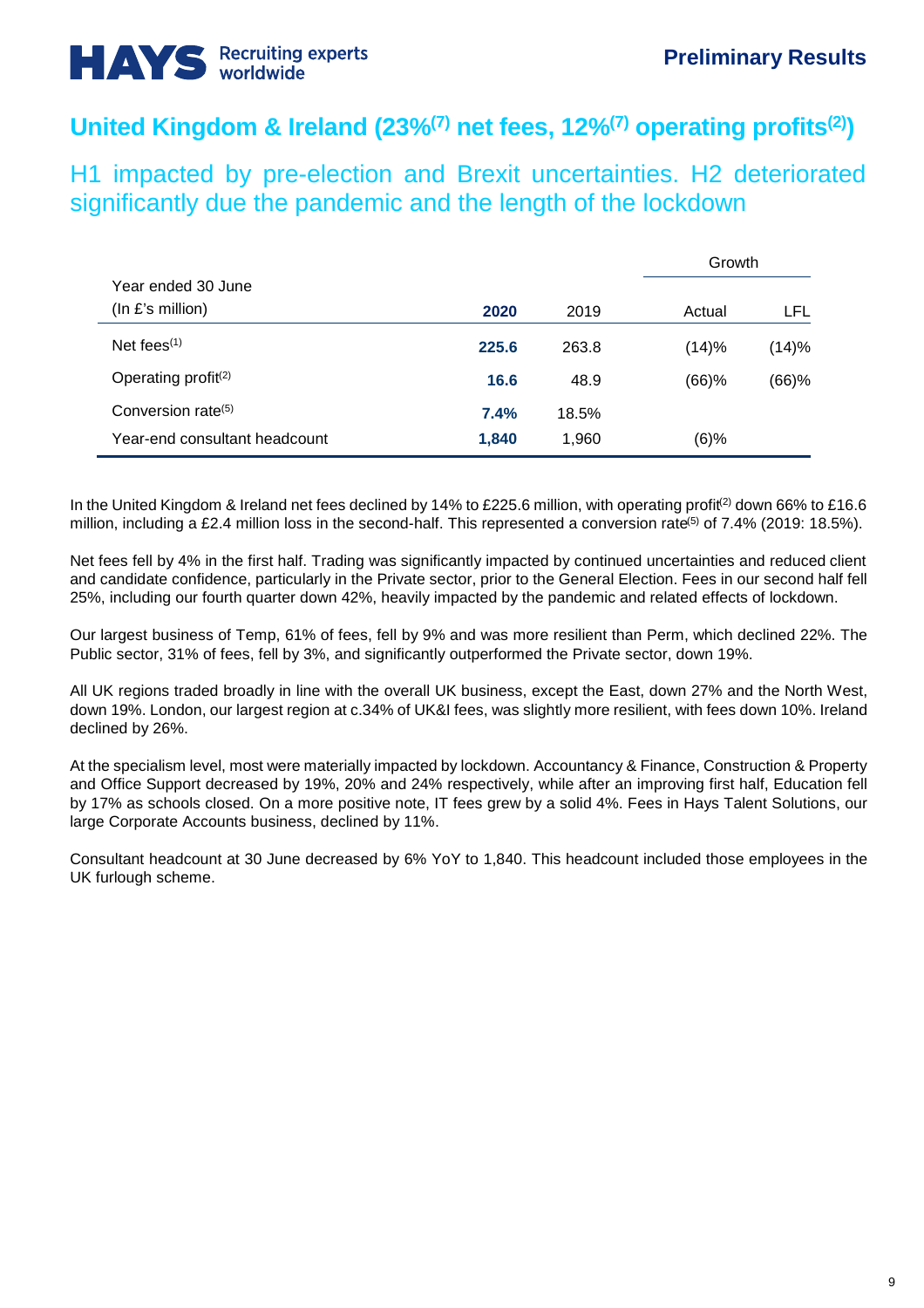### **Rest of World (34%(7) net fees, 13%(7) operating profits(2))**

Relative resilience in the USA, Switzerland and Japan. Parts of Western Europe much tougher in H2 given severe lockdown restrictions

|                                 |       |       | Growth |          |
|---------------------------------|-------|-------|--------|----------|
| Year ended 30 June              |       |       |        |          |
| (In £'s million)                | 2020  | 2019  | Actual | LFL      |
| Net fees $(1)$                  | 340.3 | 367.6 | (7)%   | (8)%     |
| Operating profit <sup>(2)</sup> | 17.0  | 42.2  | (60)%  | $(60)$ % |
| Conversion rate <sup>(5)</sup>  | 5.0%  | 11.5% |        |          |
| Year-end consultant headcount   | 2,689 | 3,013 | (11)%  |          |

Net fees in Rest of World ("RoW"), which is primarily in Perm and comprises 28 countries, declined by 8% to £340.3 million. Operating profit<sup>(2)</sup> fell by 60% to £17.0 million as we protected our business infrastructure in smaller countries. This represented a conversion rate<sup>(5)</sup> of 5.0% (2019: 11.5%). Currency impacts in the year were minimal, with modest Sterling strength against the Euro, and weakness versus the Yen and the US Dollar.

Net fees increased by 2% in H1, although slowed through the half and declined by 18% in H2, including Q4 down 31%, severely impacted by the pandemic and related effects of lockdown. Despite the pandemic, we achieved record fee performances in six countries including the USA, Switzerland, Russia and Malaysia. Perm net fees, 66% of RoW, decreased by 12%, while Temp net fees rose 1%.

**EMEA** ex-Germany net fees declined by 9%, with operating profit<sup>(2)</sup> down 51%. After flat fees in H1, market conditions significantly weakened as Europe experienced stringent lockdowns during the pandemic. Fees in France, our largest RoW market, decreased by 13% including Q4 down 44%, while Spain, Belgium and the Netherlands also saw difficult conditions, with fees down 15%, 14% and 13% respectively. Poland was more resilient, down 6%, as was Italy, down 7%. Switzerland performed well, growing by 5%, while Russia, Austria and Hungary also delivered good growth, up 7%, 8% and 9% respectively.

Asia net fees declined by 9%, with operating profit<sup>(2)</sup> down 50%. Fees in H1 grew by 4%, although conditions deteriorated sharply at the start of H2 as the pandemic emerged in China and have remained difficult due to rolling lockdowns. Overall in the year, Japan, our second largest Asian market, delivered relative resilience, with fees down 2%. Singapore and China were more difficult, with fees down 13% and 17% respectively. However, Malaysia produced an excellent performance with fees up 28%.

The **Americas** fees decreased by 4%, following good H1 growth of 7%. The USA, our second-largest RoW country, delivered record fees and grew by 3%, helped by our high exposure to IT and despite a challenging Q4 with fees down 18%, with Construction & Property weak due to the lockdown. Canada saw tougher conditions and fees declined by 17%, although Mexico and Brazil were relatively resilient, with fees flat and down 6% respectively. Overall in the Americas, we made an operating loss in the year, driven by the overall pace of fee declines and ongoing investment in the USA, especially in H1.

Consultant headcount in the division decreased 11% YoY to 2,689.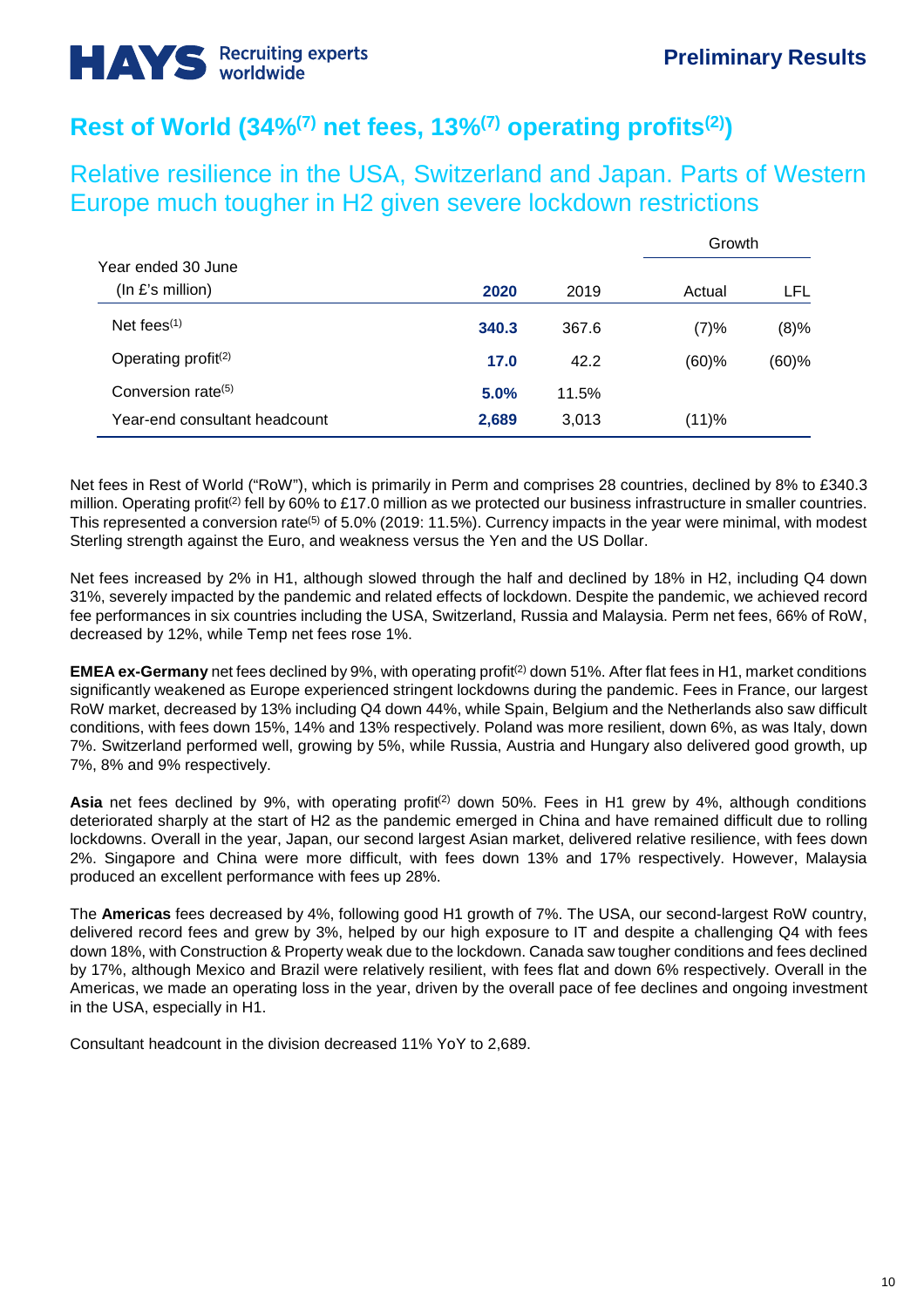### **Current trading**

### Tough conditions. Temp markets stable overall, with signs of modest improvement in Perm

Overall, the outlook remains tough across our main markets. Temp markets are stable overall, with signs of modest improvement in Perm.

We have experienced a high degree of correlation between individual countries' trading and the severity of lockdown in that country. Any 'second wave' lockdowns may have short-term negative effects on activity levels, and potentially delay country recoveries.

Our strategic 'Return to Growth' programme has identified accelerated investment projects across each of our divisions in attractive structural growth markets, including IT and large Corporate Accounts. We expect to invest c.£15 million of incremental operating expenditure in these projects in FY21, of which c.£5 million will be in the first half. In addition, we expect to invest c.£7 million in capex to support these projects, which is included in our Group capex guidance of c.£25 million.

We expect Group headcount at the end of Q1 FY21 will be down versus 30 June 2020, due to non-replacement of leavers and a lower than usual graduate intake.

Exchange rate movements, notably the Australian Dollar and the Euro, remain a material sensitivity to our reported financial performance. If we re-translate the Group's full-year operating profit<sup>(2)</sup> of £135.0 million at current exchange rates, the actual reported result would increase by c.£4 million to c.£139 million.

#### **Australia & New Zealand**

Our business has been stable since mid-April, and we began to see initial signs of modest improvement in activity in July, particularly in Perm. It is too early to quantify the negative impact on overall business activity and sentiment from the recent lockdown in Victoria, and how long this will last.

#### **Germany**

Overall fees are stable. Activity in Contracting is stable, and we have seen a marginally better renewal rate on Juneending assignments than normal. Temps on assignment volumes are broadly stable, however we continue to see some negative impact from under-utilisation of our Temp workers, albeit at an improving level versus Q4 FY20. We expect some Temp under-utilisation to continue across H1 FY21.

#### **United Kingdom & Ireland**

Overall our business is stable at low levels, with modest signs of improvement in Perm activity.

#### **RoW**

Overall, we are starting to see some modest signs of recovery. Fees in EMEA ex-Germany are broadly stable on a seasonally-adjusted basis, with signs of some modest positive momentum. In Asia and the Americas our businesses are stable.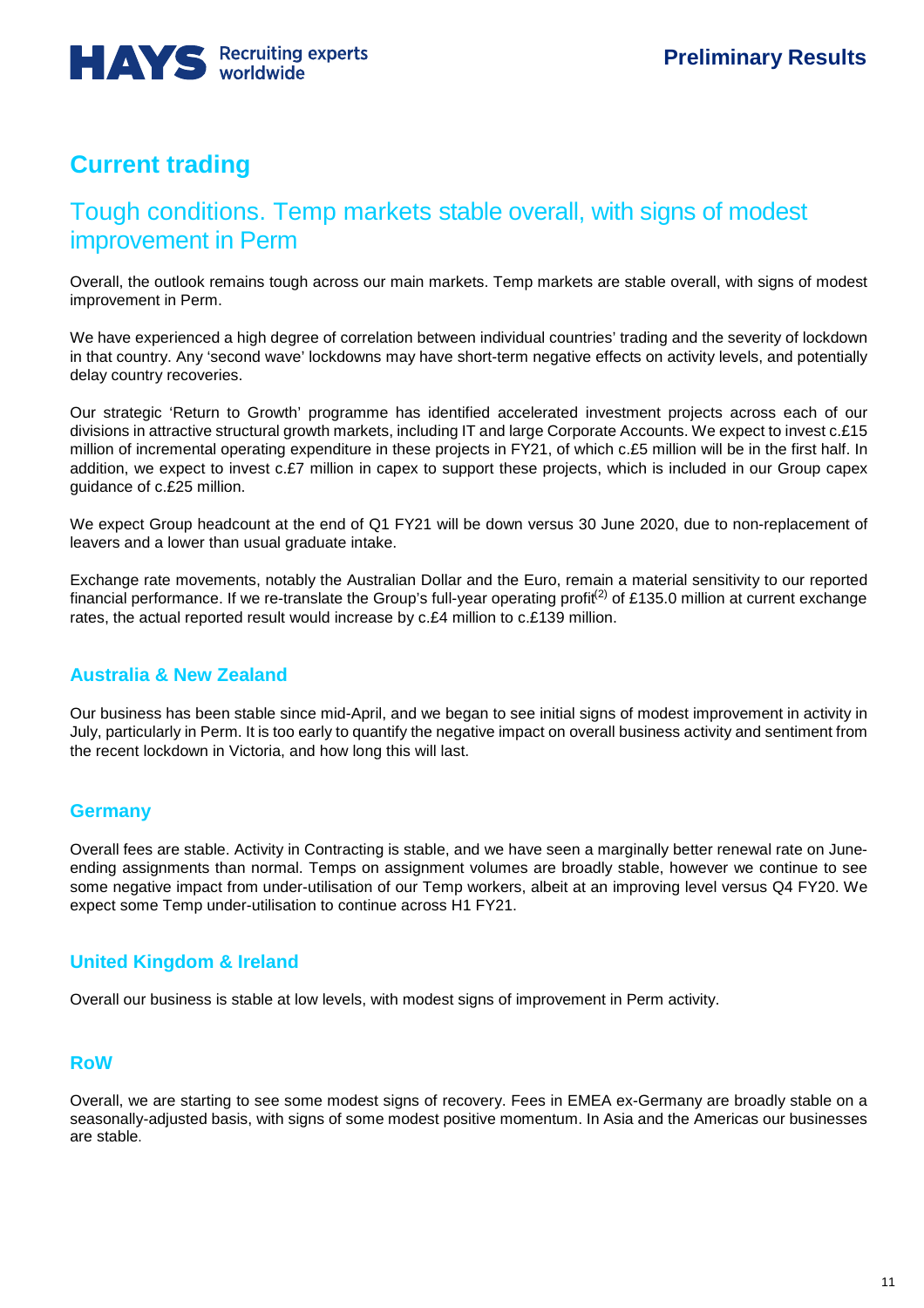

### **FINANCIAL REVIEW**

### **Summary Income Statement**

|                                                            |                    |         | Growth |       |
|------------------------------------------------------------|--------------------|---------|--------|-------|
| Year ended 30 June                                         |                    |         |        |       |
| (In f's million)                                           | 2020               | 2019    | Actual | LFL.  |
| Turnover                                                   | 5,929.5<br>6,070.5 |         | (2)%   | (1)%  |
| Net fees $(1)$                                             |                    |         |        |       |
| Temporary                                                  | 589.1              | 649.3   | (9)%   | (9)%  |
| Permanent                                                  | 407.1              | 480.4   | (15)%  | (15)% |
| Total                                                      | 996.2              | 1,129.7 | (12)%  | (11)% |
| Operating profit (before exceptional items) <sup>(2)</sup> | 135.0              | 248.8   | (46)%  | (45)% |
| Conversion rate $(3)$                                      | 13.6%              | 22.0%   |        |       |
| Underlying temporary margin (4)                            | 14.7%              | 15.4%   |        |       |
| Temporary fees as % of total                               | 59%                | 57%     |        |       |
| Year-end consultant headcount                              | 6,900              | 7,782   | (11)%  |       |

(1) Net fees comprise turnover less remuneration of temporary workers and other recruitment agencies.

(2) 2020 operating profit is presented before exceptional costs of £39.9 million, comprising £20.3m relating to the impairment of goodwill in the US business, and £19.6 million relating to restructuring charges, primarily in our German business. There was £15.1 million of exceptional items in the prior year, comprising £8.3 million relating to the Lloyds Banking Group legal ruling regarding equalisation of guaranteed minimum pensions for men and women in UK defined pension plans, and £6.8 million relating to restructuring charges, primarily in our European businesses.

- (3) Conversion rate is the conversion of net fees into operating profit<sup>(2)</sup>.
- (4) The underlying Temp gross margin is calculated as Temp net fees divided by Temp gross revenue and relates solely to Temp placements in which Hays generates net fees and specifically excludes transactions in which Hays acts as agent on behalf of workers supplied by third party agencies and arrangements where the Group provides major payrolling services.
- (5) Due to the cycle of our internal Group reporting, the Group's annual cost base equates to c.12.5x our cost base per period. This is consistent with prior years.
- (6) 2020 cash generated by operations from the cashflow statement of £412.1 million has been adjusted for the cash impact of lease payments of £46.4 million and £118.3 million of payment deferrals of payroll tax and VAT.

Turnover for the year to 30 June 2020 (FY20) was down 1% (down 2% on an actual basis), with net fees decreasing by 11% (12% on an actual basis). Our first half net fee performance, down 2%, was materially better than the second half, which was significantly impacted by the pandemic and fees decreased by 21%. The difference between turnover and net fee growth was primarily due to several large client wins, some of which included a high proportion of payroll revenues.

Operating costs were reduced by £15.8 million, or 2%, versus the prior year (£19.7 million on an actual basis). In the first half, costs increased by £10.7 million, as we invested in strategic growth area like IT and incurred incremental property costs and some payroll inflation.

As the pandemic emerged, we acted quickly to manage our cost base, while protecting our core business operations and productive capacity. Our cost base per period<sup>(5)</sup> was reduced by 20%, to c.£58 million between February and June 2020. We actively reduced variable and discretionary costs, and year-end Group headcount decreased by 9% versus the prior year. In addition, at 30 June 2020, 18% of Group employees were either in job support schemes, short-time working arrangements or had voluntarily reduced their pay, including senior management. Given the difficult environment, the Executive Directors agreed that no FY20 bonuses will be paid to them, or members of the Management Board.

Operating profit<sup>(2)</sup> decreased by 45% (46% on an actual basis), particularly impacted by the sharp reduction in fees in the second half. The fall in net fees was similar in magnitude to the Global Financial Crisis (GFC), however occurred in only six weeks versus eight months during the GFC. Exchange rate movements reduced net fees by £6.6 million and reduced operating profit<sup> $(2)$ </sup> by £2.7 million.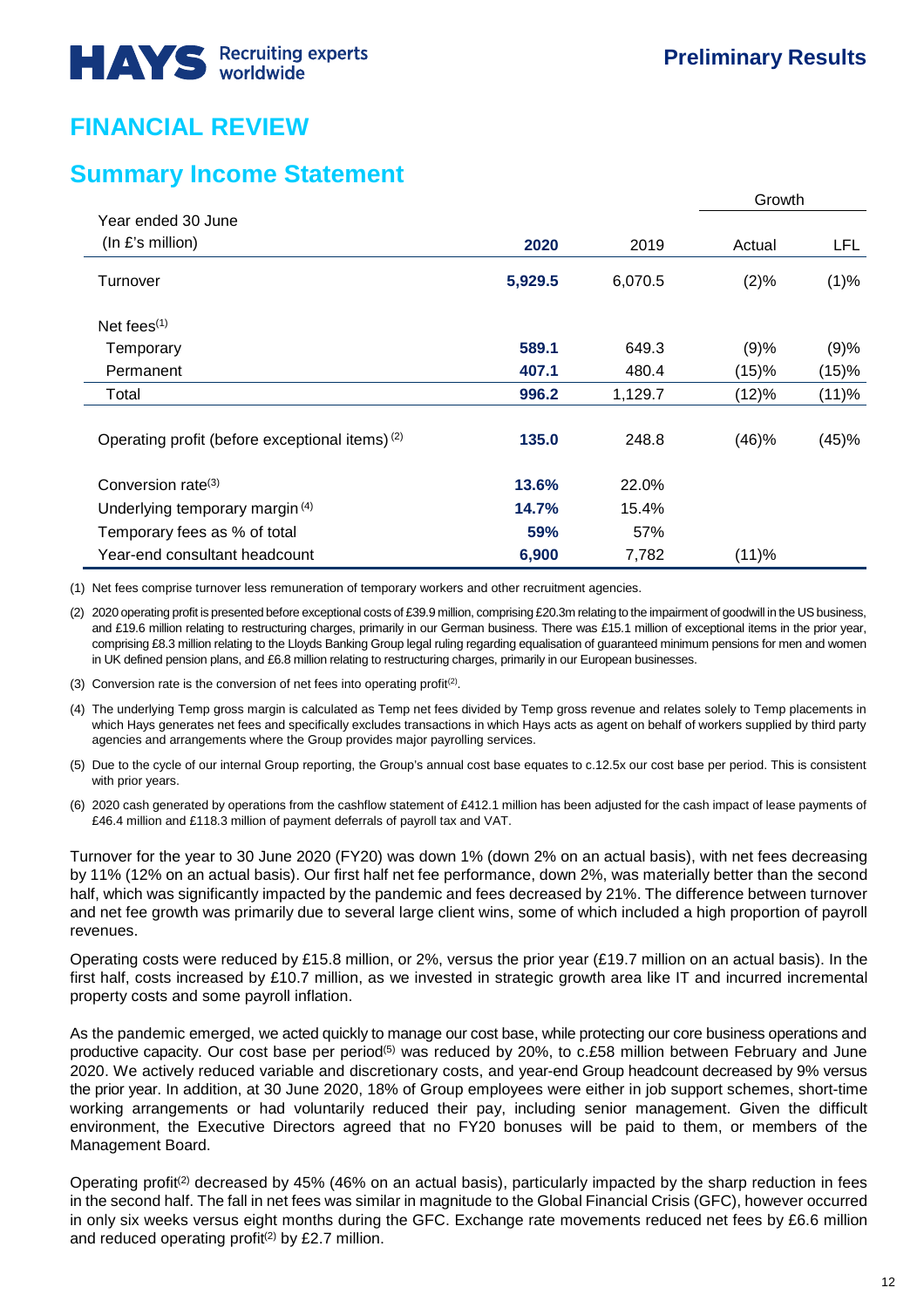## **HAYS** Recruiting experts

The Group's conversion rate<sup>(3)</sup> decreased by 840bps to 13.6% (2019: 22.0%). Each of our divisions saw significant negative profit leverage, particularly in the second half as the Covid-19 pandemic impacted.

We anticipate our cost base per period<sup>(5)</sup> increasing to c.£63 million in August 2020. We will incur more normal levels of operating and employee costs as government job support schemes end, we begin to return to more normal working practices and reverse voluntary pay reductions. Within the c.£63 million, we anticipate an incremental c.£1 million per period(5) in our 'Return to Growth' accelerated investment plans in attractive structural growth markets, such as our IT and large Corporate Accounts businesses. We are confident that these investment projects will accelerate fee growth when end markets stabilise and position us to take greater market share.

We expect Group headcount at the end of Q1 FY21 will be down sequentially versus year-end.

### **IFRS 16**

IFRS 16 Leases became effective for the Group on 1 July 2019, and the Group is reporting under this new standard for the first time. The Group has applied the modified retrospective approach whereby the right-of-use asset at the date of initial application was measured at an amount equal to the lease liability, with no restatement to prior years. On adoption, the Group's right-of-use assets increased by £238.1 million, net of £7.7 million IAS 17 adjustments, while lease liabilities increased by £245.8 million. Operating lease rental charges for leases accounted for under IFRS 16, which are almost entirely property-related, were replaced by a £45.5 million depreciation charge and £5.3 million lease interest charge.

Adopting IFRS 16 resulted in a decrease in the Group profit before tax in FY20 of £3.4 million, i.e. not material to overall Group profit levels, and had no impact on cash. This comprised a benefit to Group operating profit of £1.9 million, offset at the profit before tax level by £5.3 million of non-cash lease liabilities interest charge, discussed further below.

### **Net finance charge**

The net finance charge for the year was £8.8 million (2019: £2.5 million). The average interest rate on gross debt during the period was 1.8% (2019: 2.0%), generating net bank interest payable including amortisation of arrangement fees of £1.1 million (2019: £1.7 million). The non-cash interest charge on lease liabilities under IFRS 16 was £5.3 million (2019: N/A) and the non-cash net interest charge on defined benefit pension scheme obligations was £1.9 million (2019: £0.5 million). The Pension Protection Fund levy was £0.2 million (2019: £0.2 million).

We expect the net finance charge for FY21 to be around £8.5 million.

### **Taxation**

Taxation for the year on profit before exceptional items was £46.2 million (2019: £72.7 million), representing an effective tax rate of 36.6% (2019: 29.5%). The tax charge on total profits including exceptional items was £38.8 million, representing an effective tax rate of 45.0% (2019: 30.1%). The increase in the effective tax rate reflects the Group's geographical mix of profits, the impact of trading losses in certain countries, and the write down of the UK deferred tax asset. At this stage it is not possible to forecast the Group's effective tax rate for FY21.

### **Earnings per share**

Basic earnings per share before exceptional items decreased by 56% to 5.28 pence (2019: 11.92 pence), reflecting the Group's lower operating profit<sup>(2)</sup> given the significant negative trading impact of the pandemic, higher net finance charge and higher effective tax rate. Basic earnings per share after exceptional items decreased by 72% to 3.14 pence (2019: 11.10 pence).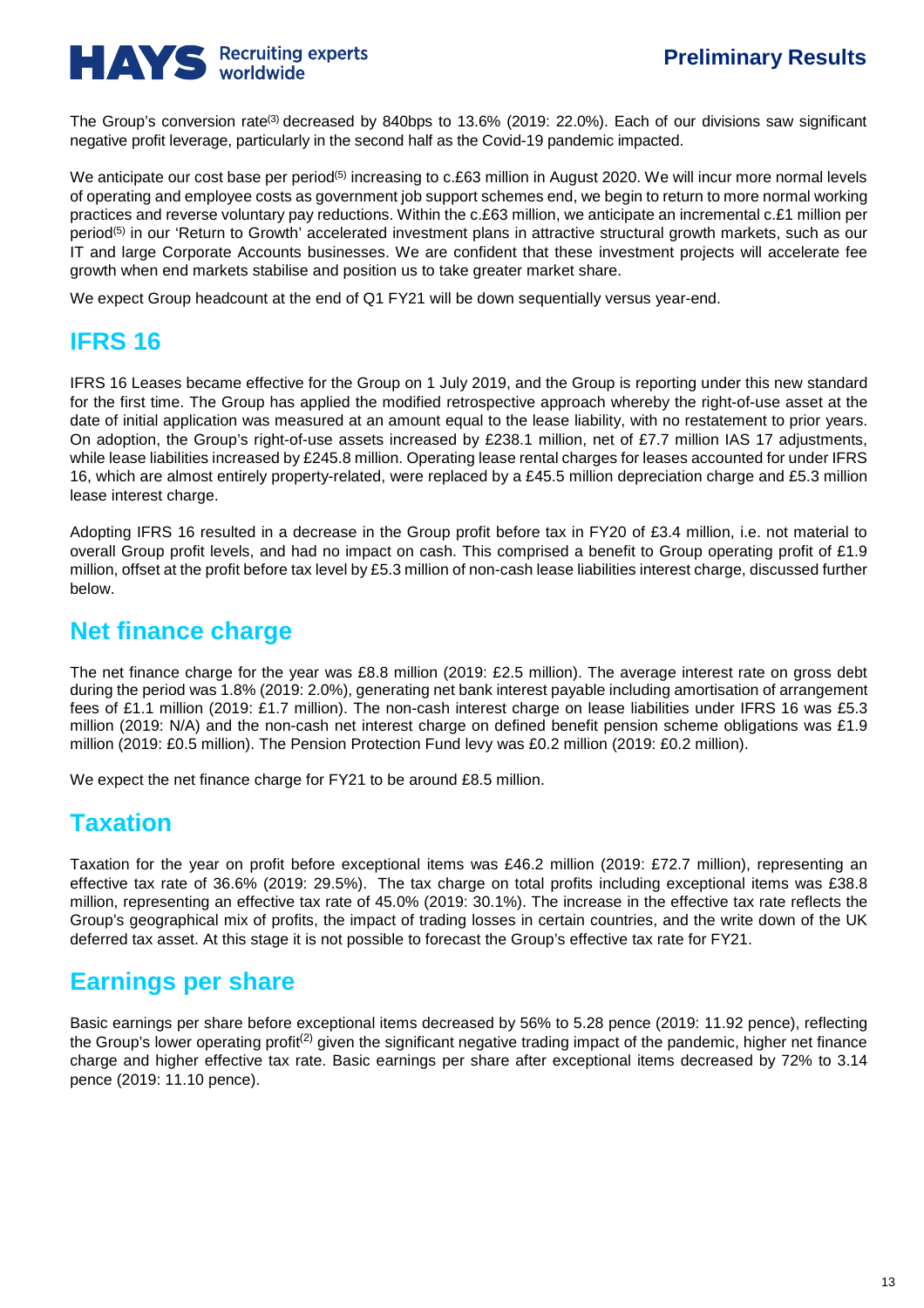### **Cash flow and balance sheet**

Underlying cash performance was strong with 183% conversion of operating profit<sup>(2)</sup> into operating cash flow<sup>(6)</sup> (2019: 106%). This was a result of continued strong cash generation, including a c.£100 million cash inflow in the fourth quarter due to the partial unwind of the temp trade debtor book and a very strong performance by our credit control teams globally. Average trade debtor days decreased to 36 days (2019: 39 days).

Capital expenditure was £25.8 million (2019: £33.0 million), with continued investments in cyber security, our front office systems in Germany and automation of our German and North American back office systems. We expect capital expenditure to be c.£25 million for FY21, including c.£7 million to support our 'Return to Growth' projects.

Dividends paid in the year totalled £121.6 million (2019: £129.1 million) and pension contributions were £16.1 million. Net interest paid was £1.4 million, including a £0.2 million arrangement fee on our extended debt facility, and corporation tax payments were £29.8 million (2019: £75.5 million).

We ended the year with the strongest balance sheet in our history, including a net cash position of £366.2 million (or £484.5 million including £118.3 million of short-term deferrals of payroll tax and VAT payments).

### **Retirement benefits**

The Group's pension position under IAS19 at 30 June 2020 has resulted in a surplus of £55.2 million, compared to a surplus of £19.7 million at 30 June 2019. The increase in surplus of £35.5 million was primarily due to increases in scheme asset values and Company contributions, partially offset by a change in financial assumptions driven by a reduction in the discount rate.

In respect of IFRIC 14, the Schemes Definitive Deed and Rules is considered to provide Hays with an unconditional right to a refund of surplus assets and therefore the recognition of a net defined benefit scheme asset is not restricted. Agreements to make funding contributions do not give rise to any additional liabilities in respect of the scheme.

During the year the Company contributed £15.7 million of cash to the defined benefit scheme (2019: £15.3 million), in line with the agreed actuarial deficit recovery plan. The 2018 triennial valuation quantified the actuarial deficit at £43.6 million on a Technical Provisions (TP) basis and the recovery plan comprises an annual payment of £15.3 million from July 2018, with a fixed 3% uplift per year, over a period of just under six years. The scheme was closed to new entrants in 2001 and to future accrual in June 2012.

### **Exceptional charges**

During the year, the Group incurred an exceptional charge of £39.9 million (2019: £15.1 million) in relation to the following items.

In January 2020, the Group undertook a restructure of its business operations in Germany to provide a greater focus and alignment to the mid-sized enterprises known as the Mittelstand, together with a dedicated large Corporate Accounts division, at a cost of £12.6 million. Following the subsequent global Covid-19 pandemic, and the immediate reduction in demand for recruitment services, the business operations of several other countries across the Group were restructured, primarily to reduce operating costs. The restructuring exercise led to the redundancy of a number of employees, primarily senior management positions and incurred costs of £7.0 million. The cash impact from the restructuring exceptional charge as at the balance sheet date was £8.1 million, with a further £11.5 million cash outflow expected during FY21.

Additionally, goodwill impairment reviews were performed at the year-end by comparing the carrying value of goodwill with the recoverable amounts of the Group's 'Cash Generating Units' (CGU's), to which goodwill has been allocated. Before impairment testing, the carrying value in respect of the US business, which is part of the Rest of World segment was £43.4 million. The US business had been performing in line with expectations up until the Covid-19 pandemic but as disclosed in previous years, the business had limited headroom on the carrying value of goodwill. The Group's priority is to continue to make investments in the US business in order to accelerate growth in line with the Group's long-term strategy to build a strong presence in the US in order to maximise the long-term growth opportunities available in the market. Because of this ongoing investment, against a difficult market backdrop, Management have revised the cash flow forecast for the US CGU and as a result has reduced its carrying value through the recognition of an exceptional impairment loss against goodwill of £20.3 million. The recoverable amount is considered to be in line with its value-in-use which is considered higher than its fair value less cost of disposal.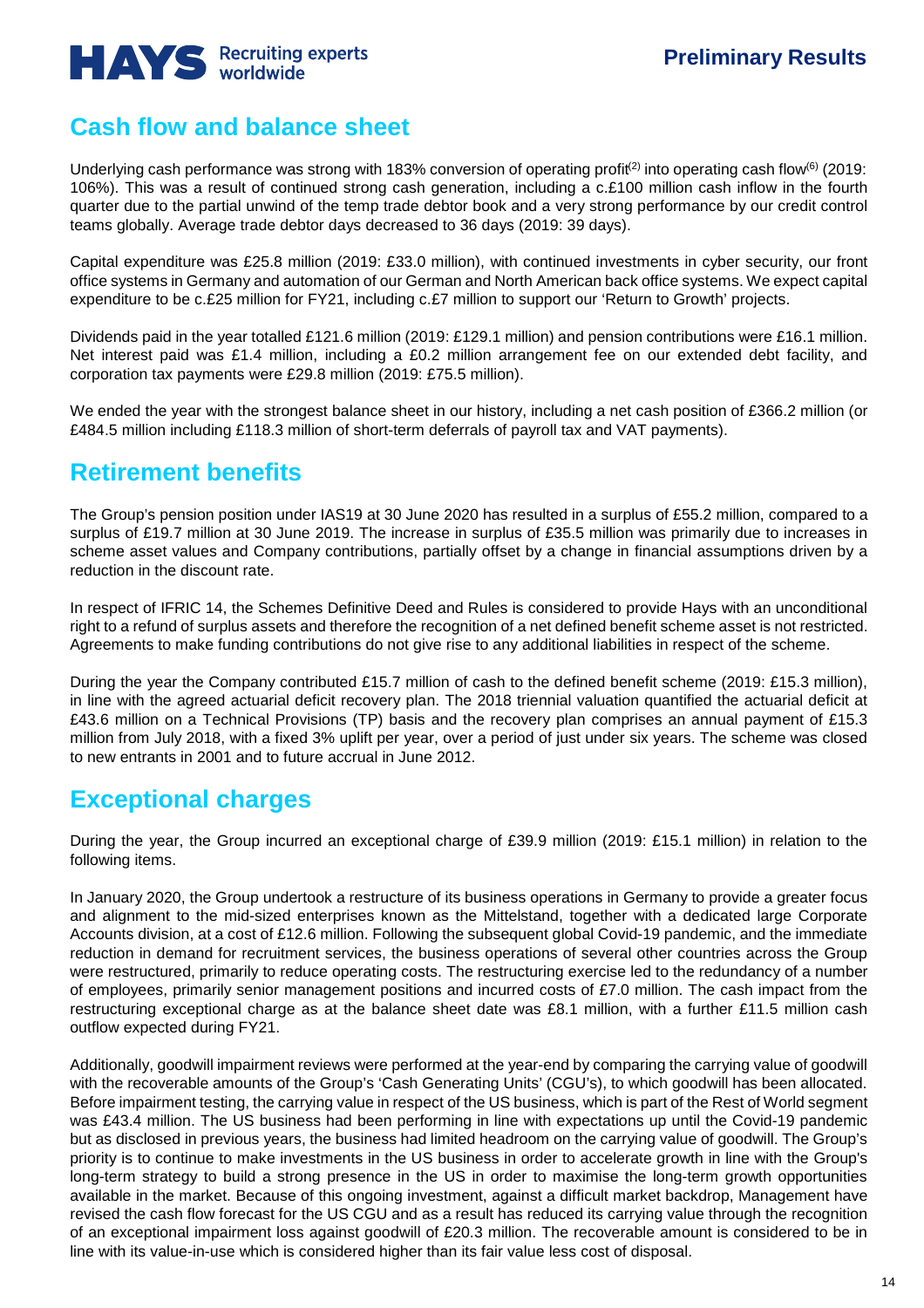### **Capital structure and dividend**

On 2 April 2020, we announced that alongside our c.£196 million equity raise the Board had cancelled our interim dividend. Given the macroeconomic uncertainty caused by the pandemic, and the fact we traded only at a broadly breakeven level of profitability in Q4, the Board is not proposing a final dividend for FY20.

The Group's long-term priorities for free cash flow are to fund investment and development, maintain a strong balance sheet and, when appropriate, pay a sustainable core dividend. We remain acutely aware of the importance of dividends to our shareholders and aim to restore dividend payments as soon as is appropriate.

Our business model remains highly cash generative, and as demonstrated in recent years we have a track record of returning capital to shareholders, with c.£374 million in core and special dividends paid in respect of FY17 to FY19. When conditions improve, the Board will consider how best to reinstate our capital returns policy.

### **Treasury management**

The Group's operations are financed by retained earnings and bank borrowings. The Group has in place a £210 million revolving credit facility. Under the terms of the original agreement, the maturity date of November 2023 could be extended subject to lender agreement. Having submitted the extension request, the Group facility now has an amended maturity date of November 2024, with an option to extend for a further year subject to lender agreement. This provides considerable headroom versus current and future Group funding requirements.

The covenants within the facility require the Group's interest cover ratio to be at least 4:1 (ratio as at 30 June 2020: 151:1) and its leverage ratio (net debt to EBITDA) to be no greater than 2.5:1 (as at 30 June 2020 the Group held a net cash position). The interest rate of the facility is on a ratchet mechanism with a margin payable over LIBOR in the range 0.70% to 1.50%.

During Q4 FY20, we were admitted into the Bank of England's uncommitted Covid Corporate Financing Facility (CCFF). While this provides access to an additional short-term form of financing up to £600 million, based on current forecasts we are highly unlikely to utilise this facility. This is in addition to our revolving credit facility.

The Group's UK-based Treasury function manages the Group's currency and interest rate risks in accordance with policies and procedures set by the Board and is responsible for day-to-day cash management; the arrangement of external borrowing facilities; and the investment of surplus funds. The Treasury function does not engage in speculative transactions and does not operate as a profit centre, and the Group does not hold or use derivative financial instruments for speculative purposes.

The Group's cash management policy is to minimise interest payments by closely managing Group cash balances and external borrowings. Euro-denominated cash positions are managed centrally using a cash concentration arrangement which enhances liquidity by utilising participating country bank balances on a daily basis. Any Group surplus balance is used to repay any maturing loans under the Group's revolving credit facility or is invested in overnight money market deposits. As the Group holds a Sterling denominated debt facility and generates significant foreign currency cash flows, the Board considers it appropriate in certain cases to use derivative financial instruments as part of its day-to-day cash management. The Group does not use derivatives to hedge balance sheet and income statement translation exposure.

The Group is exposed to interest rate risk on floating rate bank loans and overdrafts. It is the Group's policy to limit its exposure to interest rates by selectively hedging interest rate risk using derivative financial instruments. However, there were no interest rate swaps held by the Group during the current or prior year. Counterparty credit risk arises primarily from the investment of surplus funds. Risks are closely monitored using credit ratings assigned to financial institutions by international credit rating agencies. The Group restricts transactions to banks that have an acceptable credit profile and limits its exposure to each institution accordingly.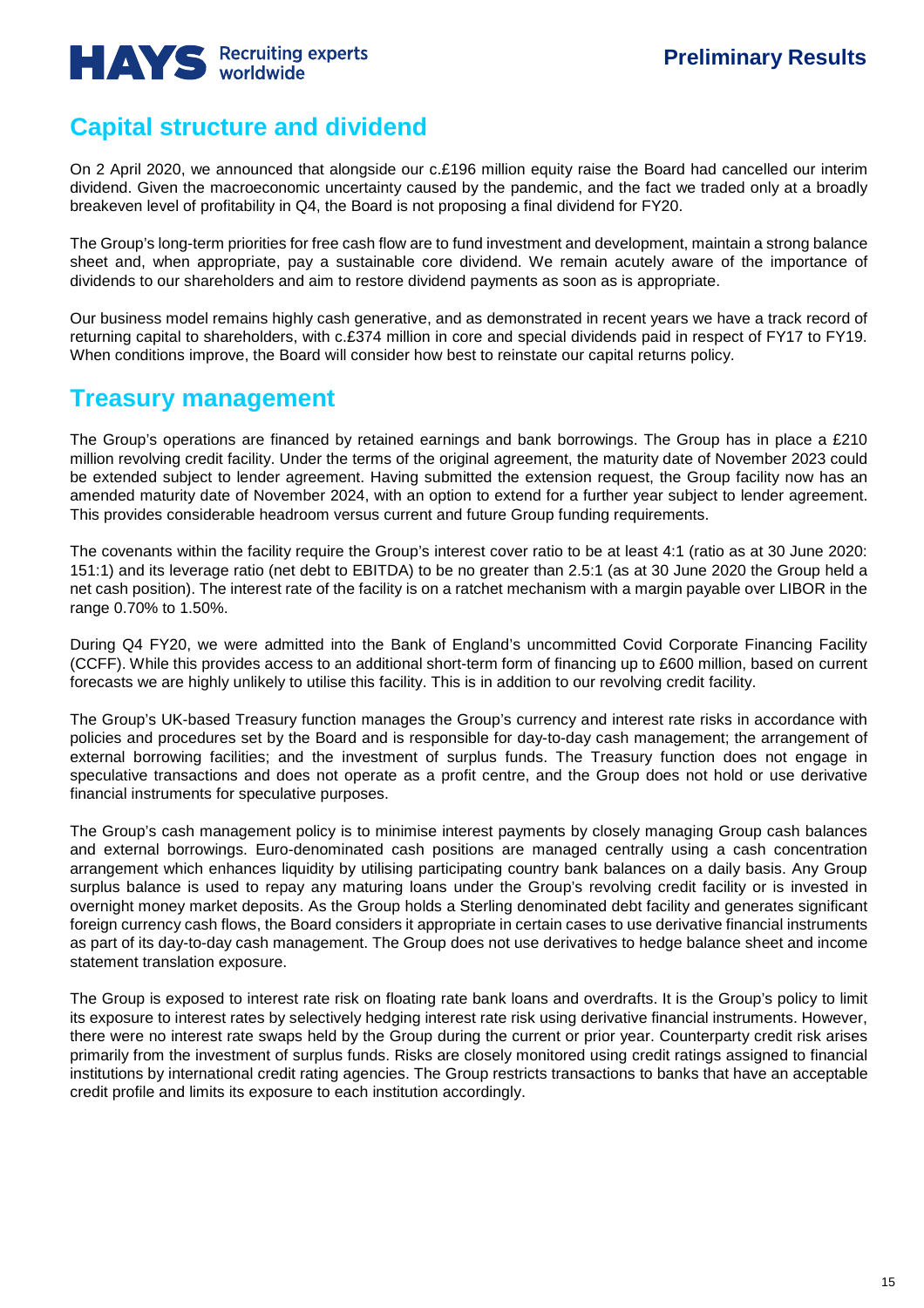### **Principal risks facing the business**

Hays plc operates an embedded risk management framework, which is monitored and reviewed by the Board. There are a number of potential risks and uncertainties that could have a material impact on the Group's financial performance and position. These include risks relating to the cyclical nature of our business, business model, talent recruitment and retention, compliance, reliance on technology, cyber security, data protection and contracts. These risks and our mitigating actions remain as set out in the 2019 Annual Report.

The Covid-19 pandemic has had an immediate, significant and materially negative impact on the global economy and our business, with all countries in which Hays operate across the world being impacted. With economies contracting and governments implementing public lockdown measures, even when restrictions are lifted businesses are being subject to government policies in terms of quarantine and social distancing guidelines in-order-to control the transmission of the virus.

As a result, activity levels significantly decreased in both Temporary and Permanent markets. Many of our clients have reduced new investment and some are embarking on redundancy programmes. With more companies at risk of financial distress and bankruptcy, at this stage it is currently not possible to have any certainty of the shape of any economic recovery. Any second wave of Covid-19 cases, which could result in the reimplementation of lockdown measures, may further reduces economic confidence and potentially delay country recoveries.

As noted in our FY19 preliminary results on 29 August 2019, legal proceedings commenced against a number of recruitment agencies in Australia, including Hays, in relation to the employment status of certain workers engaged on a casual (temporary) basis in the coal mining sector. There have been no material developments since that date.

### **Cautionary statement**

This Preliminary Results statement (the "Report") has been prepared in accordance with the Disclosure Guidance and Transparency Rules of the UK Financial Conduct Authority and is not audited. No representation or warranty, express or implied, is or will be made in relation to the accuracy, fairness or completeness of the information or opinions contained in this Report. Statements in this Report reflect the knowledge and information available at the time of its preparation. Certain statements included or incorporated by reference within this Report may constitute "forward-looking statements" in respect of the Group's operations, performance, prospects and/or financial condition. By their nature, forward-looking statements involve a number of risks, uncertainties and assumptions and actual results or events may differ materially from those expressed or implied by those statements. Accordingly, no assurance can be given that any particular expectation will be met and reliance shall not be placed on any forwardlooking statement. Additionally, forward-looking statements regarding past trends or activities shall not be taken as a representation that such trends or activities will continue in the future. The information contained in this Report is subject to change without notice and no responsibility or obligation is accepted to update or revise any forward-looking statement resulting from new information, future events or otherwise. Nothing in this Report shall be construed as a profit forecast. This Report does not constitute or form part of any offer or invitation to sell, or any solicitation of any offer to purchase or subscribe for any shares in the Company, nor shall it or any part of it or the fact of its distribution form the basis of, or be relied on in connection with, any contract or commitment or investment decisions relating thereto, nor does it constitute a recommendation regarding the shares of the Company or any invitation or inducement to engage in investment activity under section 21 of the Financial Services and Markets Act 2000. Past performance cannot be relied upon as a guide to future performance. Liability arising from anything in this Report shall be governed by English Law, and neither the Company nor any of its affiliates, advisors or representatives shall have any liability whatsoever (in negligence or otherwise) for any loss howsoever arising from any use of this Report or its contents or otherwise arising in connection with this Report. Nothing in this Report shall exclude any liability under applicable laws that cannot be excluded in accordance with such laws.

LEI code: 213800QC8AWD4BO8TH08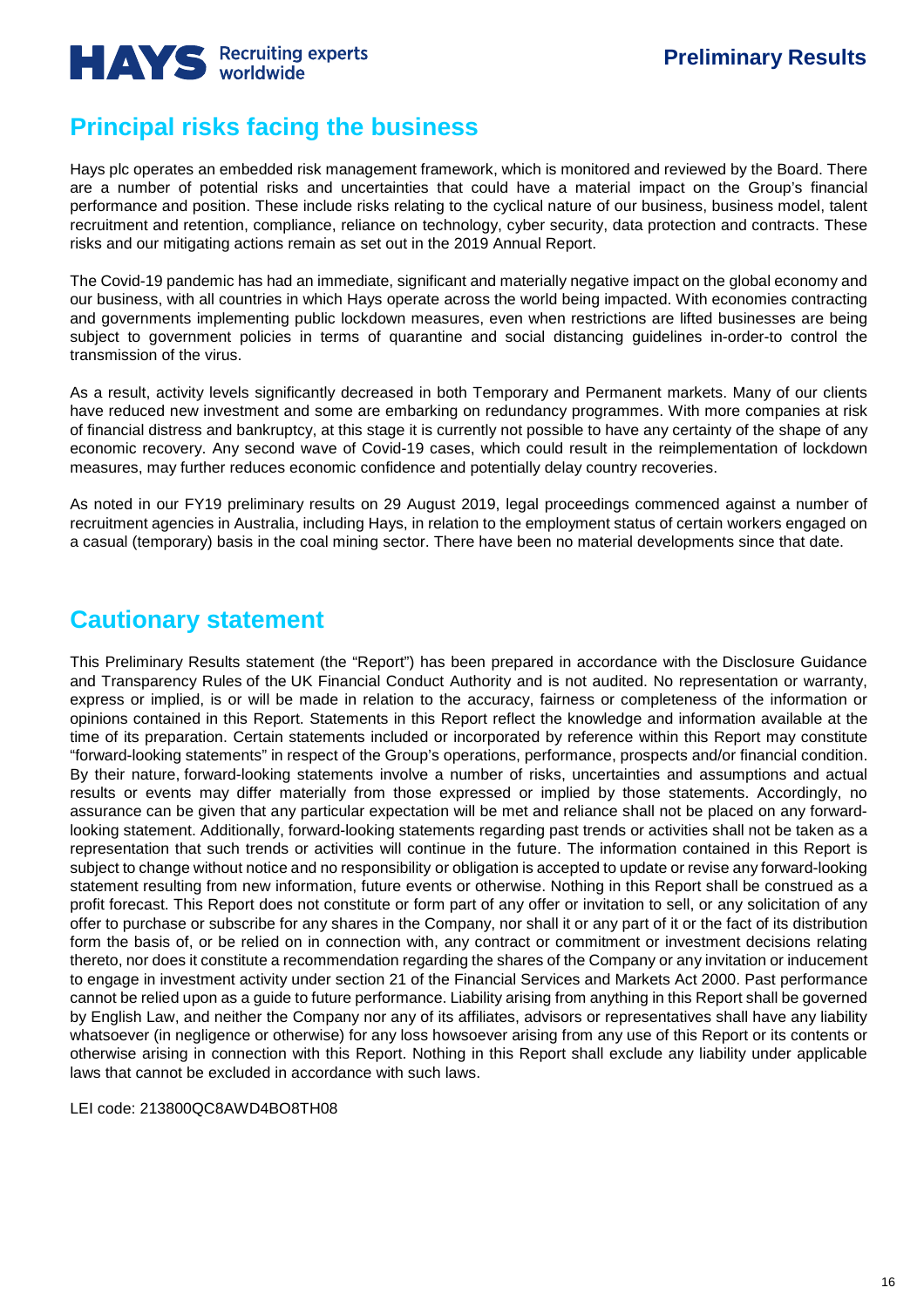

### **CONSOLIDATED INCOME STATEMENT**

**FOR THE YEAR ENDED 30 JUNE**

|                                              |      | 2020<br><b>Before</b><br>exceptional | 2020<br>Exceptional<br>items |                   | 2019<br>Before<br>exceptional | 2019<br>Exceptional<br>items |         |
|----------------------------------------------|------|--------------------------------------|------------------------------|-------------------|-------------------------------|------------------------------|---------|
| (In £s million)                              | Note | items                                | (note 4)                     | 2020              | items                         | (note 4)                     | 2019    |
| <b>Turnover</b>                              | 3    | 5,929.5                              |                              | 5,929.5           | 6,070.5                       | $\overline{\phantom{a}}$     | 6,070.5 |
| Net fees <sup>(1)</sup>                      | 3    | 996.2                                |                              | 996.2             | 1,129.7                       | $\blacksquare$               | 1,129.7 |
| Administrative expenses <sup>(2)</sup>       | 5    | (861.2)                              | (39.9)                       | (901.1)           | (880.9)                       | (15.1)                       | (896.0) |
| <b>Operating profit</b>                      | 3    | 135.0                                | (39.9)                       | 95.1              | 248.8                         | (15.1)                       | 233.7   |
| Net finance charge                           | 6    | (8.8)                                |                              | (8.8)             | (2.5)                         |                              | (2.5)   |
| <b>Profit before tax</b>                     |      | 126.2                                | (39.9)                       | 86.3              | 246.3                         | (15.1)                       | 231.2   |
| Tax                                          | 7    | (46.2)                               | 7.4                          | (38.8)            | (72.7)                        | 3.2                          | (69.5)  |
| <b>Profit after tax</b>                      |      | 80.0                                 | (32.5)                       | 47.5              | 173.6                         | (11.9)                       | 161.7   |
| Profit attributable to equity holders of the |      |                                      |                              |                   |                               |                              |         |
| parent company                               |      | 80.0                                 | (32.5)                       | 47.5              | 173.6                         | (11.9)                       | 161.7   |
| Earnings per share (pence)                   |      |                                      |                              |                   |                               |                              |         |
| - Basic                                      | 9    | 5.28p                                | (2.14p)                      | 3.14 <sub>p</sub> | 11.92p                        | (0.82p)                      | 11.10p  |
| - Diluted                                    | 9    | 5.23p                                | (2.13p)                      | 3.10p             | 11.77p                        | (0.80p)                      | 10.97p  |

 $<sup>(1)</sup>$  Net fees comprise turnover less remuneration of temporary workers and other recruitment agencies.</sup>

 $(2)$  Administrative expenses include impairment loss on trade receivables of £10.6 million (2019: £3.9 million).

#### **CONSOLIDATED STATEMENT OF COMPREHENSIVE INCOME FOR THE YEAR ENDED 30 JUNE**

| (In £s million)                                                     | 2020           | 2019   |
|---------------------------------------------------------------------|----------------|--------|
| Profit for the year                                                 | 47.5           | 161.7  |
| Items that will not be reclassified subsequently to profit or loss: |                |        |
| Actuarial remeasurement of defined benefit pension schemes          | 21.3           | (63.1) |
| Tax relating to components of other comprehensive income            | (4.4)          | 12.3   |
|                                                                     | 16.9           | (50.8) |
| Items that may be reclassified subsequently to profit or loss:      |                |        |
| Currency translation adjustments                                    | 5.7            | 7.6    |
| Tax relating to components of other comprehensive income            | $\blacksquare$ | (0.7)  |
| Other comprehensive income for the year net of tax                  | 22.6           | (43.9) |
| Total comprehensive income for the year                             | 70.1           | 117.8  |
| Attributable to equity shareholders of the parent company           | 70.1           | 117.8  |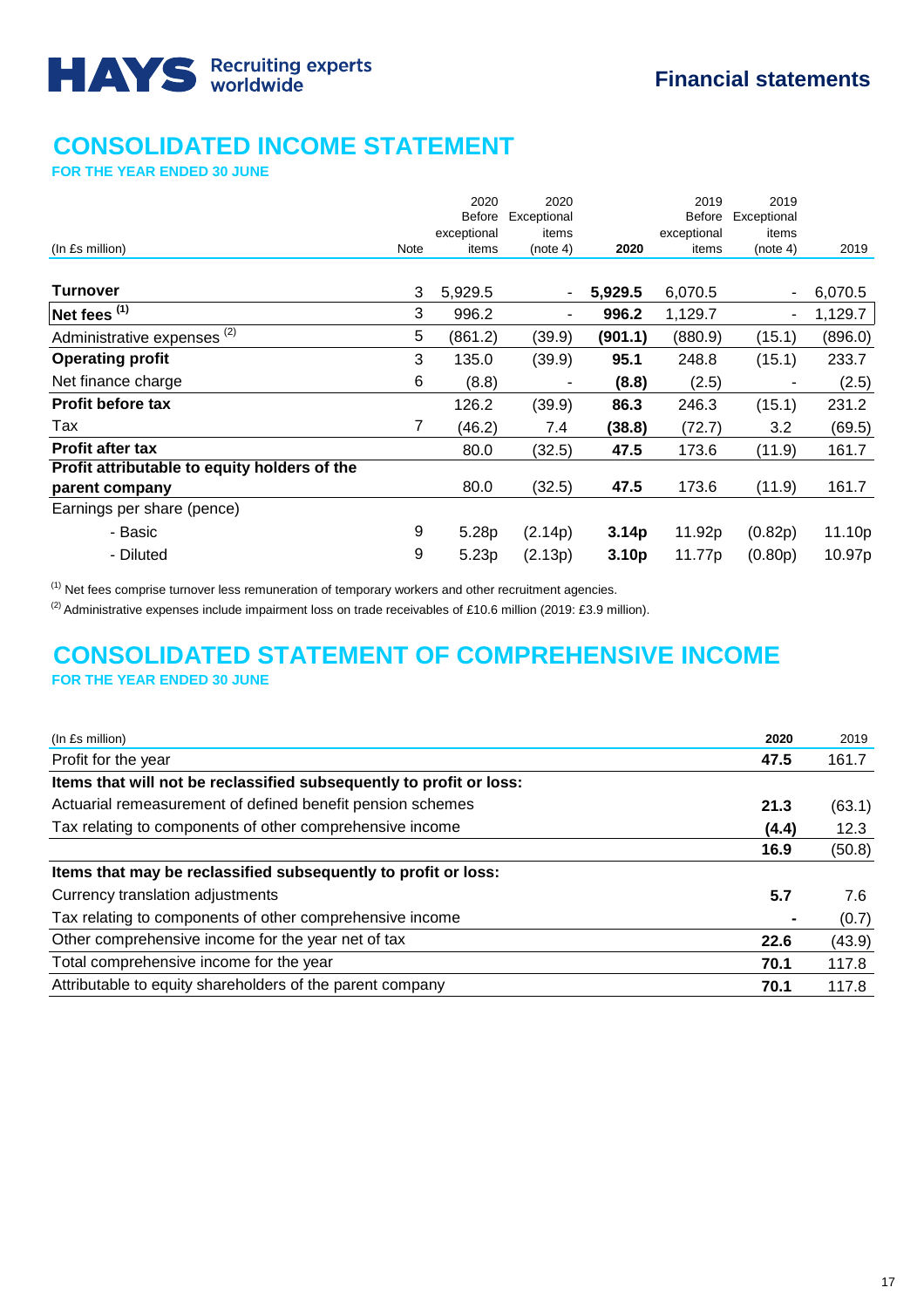

### **CONSOLIDATED BALANCE SHEET**

**AT 30 JUNE**

| (In £s million)                     | Note | 2020      | 2019    |
|-------------------------------------|------|-----------|---------|
| <b>Non-current assets</b>           |      |           |         |
| Goodwill                            |      | 209.0     | 227.2   |
| Other intangible assets             |      | 48.9      | 38.4    |
| Property, plant and equipment       |      | 31.4      | 33.0    |
| Right-of-use assets                 | 10   | 216.6     |         |
| Deferred tax assets                 |      | 11.1      | 24.0    |
| Retirement benefit surplus          | 11   | 55.2      | 19.7    |
|                                     |      | 572.2     | 342.3   |
| <b>Current assets</b>               |      |           |         |
| Trade and other receivables         |      | 878.8     | 1,025.3 |
| Corporation tax debtor              |      | 4.3       | 5.6     |
| Cash and cash equivalents           |      | 484.5     | 129.7   |
| Derivative financial instruments    |      | 0.1       |         |
|                                     |      | 1,367.7   | 1,160.6 |
| <b>Total assets</b>                 |      | 1,939.9   | 1,502.9 |
| <b>Current liabilities</b>          |      |           |         |
| Trade and other payables            |      | (800.3)   | (761.7) |
| Lease liabilities                   | 10   | (43.8)    |         |
| Current corporation tax liabilities |      | (24.0)    | (23.0)  |
| Derivative financial instruments    |      |           | (0.1)   |
| Provisions                          | 12   | (16.8)    | (1.1)   |
|                                     |      | (884.9)   | (785.9) |
| <b>Non-current liabilities</b>      |      |           |         |
| Deferred tax liabilities            |      | (6.9)     | (8.4)   |
| Lease liabilities                   | 10   | (184.9)   |         |
| Provisions                          | 12   | (9.8)     | (7.1)   |
|                                     |      | (201.6)   | (15.5)  |
| <b>Total liabilities</b>            |      | (1,086.5) | (801.4) |
| <b>Net assets</b>                   |      | 853.4     | 701.5   |
| <b>Equity</b>                       |      |           |         |
| Called up share capital             |      | 16.8      | 14.7    |
| Share premium                       |      | 369.6     | 369.6   |
| Merger reserve                      |      | 193.8     |         |
| Capital redemption reserve          |      | 2.7       | 2.7     |
| Retained earnings                   |      | 161.0     | 206.7   |
| Cumulative translation reserve      |      | 92.0      | 86.3    |
| Equity reserve                      |      | 17.5      | 21.5    |
| <b>Total equity</b>                 |      | 853.4     | 701.5   |

The Consolidated Financial Statements of Hays plc, registered number 2150950, were approved by the Board of Directors and authorised for issue on 26 August 2020.

Signed on behalf of the Board of Directors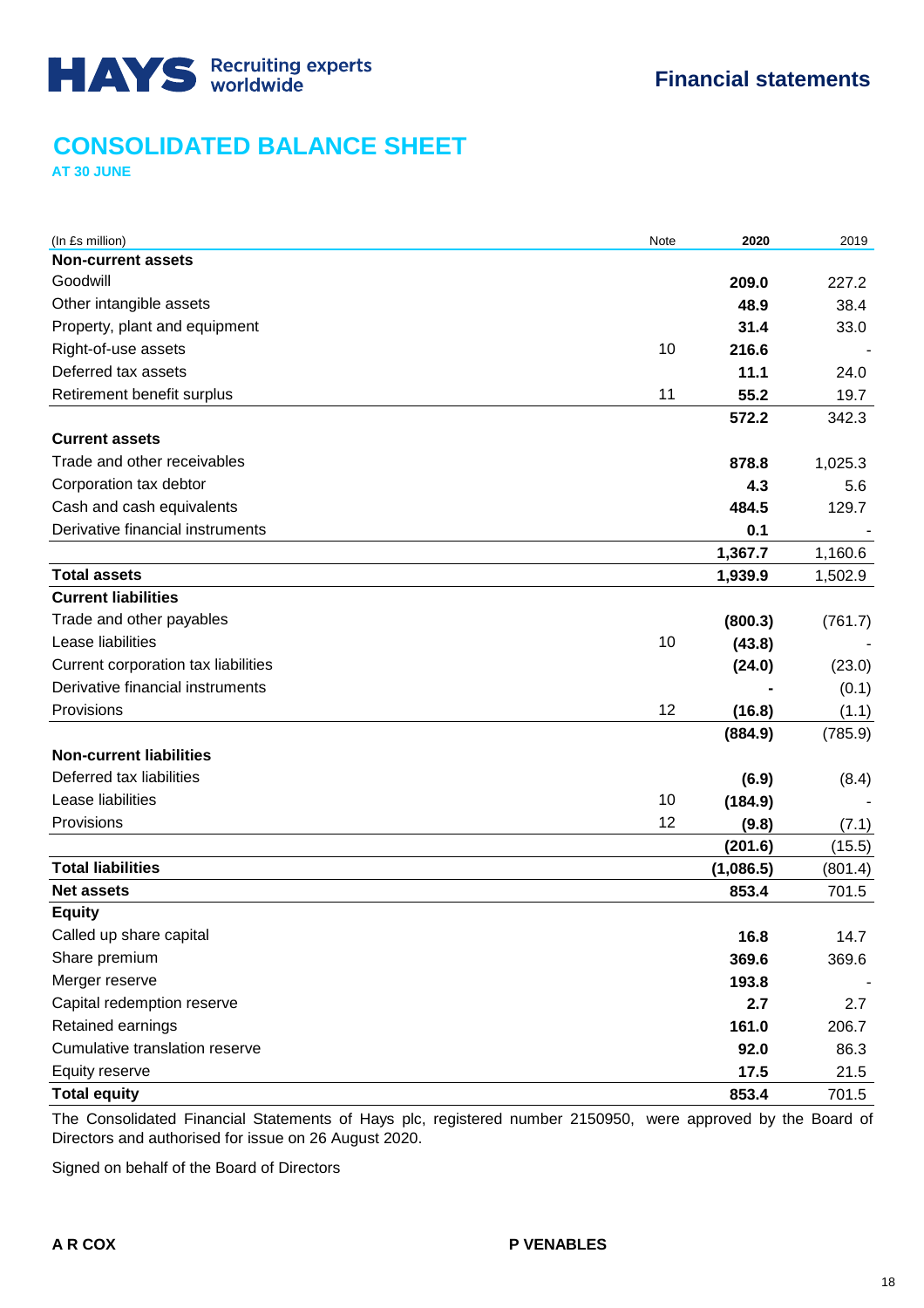

### **CONSOLIDATED STATEMENT OF CHANGES IN EQUITY**

**FOR THE YEAR ENDED 30 JUNE 2020**

|                                              | Called up<br>share | Share | Merger              | Capital<br>redemption | Retained | Cumulative<br>translation | Equity                         | Total       |
|----------------------------------------------|--------------------|-------|---------------------|-----------------------|----------|---------------------------|--------------------------------|-------------|
| (In £s million)                              | capital            |       | premium reserve (1) | reserve               | earnings |                           | reserve reserve <sup>(2)</sup> | equity      |
| At 1 July 2019                               | 14.7               | 369.6 | ۰                   | 2.7                   | 206.7    | 86.3                      | 21.5                           | 701.5       |
| Currency translation adjustments             |                    |       |                     |                       |          | 5.7                       |                                | 5.7         |
| Remeasurement of defined benefit pension     |                    |       |                     |                       |          |                           |                                |             |
| schemes                                      |                    |       |                     | $\blacksquare$        | 21.3     |                           |                                | 21.3        |
| Tax relating to components of other          |                    |       |                     |                       |          |                           |                                |             |
| comprehensive income                         |                    |       |                     | ٠                     | (4.4)    |                           |                                | (4.4)       |
| Net income recognised in other comprehensive |                    |       |                     |                       |          |                           |                                |             |
| income                                       |                    |       |                     |                       | 16.9     | 5.7                       |                                | 22.6        |
| Profit for the year                          |                    |       |                     |                       | 47.5     |                           |                                | 47.5        |
| Total comprehensive income for the year      |                    |       |                     | $\blacksquare$        | 64.4     | 5.7                       |                                | 70.1        |
| New shares issued                            | 2.1                |       | 193.8               |                       |          |                           |                                | 195.9       |
| Dividends paid                               |                    |       |                     | ٠                     | (121.6)  |                           |                                | $- (121.6)$ |
| Share-based payments                         |                    |       |                     |                       | 11.4     | ٠                         | (4.0)                          | 7.4         |
| Tax on share-based payment transactions      |                    |       |                     |                       | 0.1      |                           |                                | 0.1         |
| At 30 June 2020                              | 16.8               | 369.6 | 193.8               | 2.7                   | 161.0    | 92.0                      | 17.5                           | 853.4       |

#### **FOR THE YEAR ENDED 30 JUNE 2019**

|                                               | Called up |       |                     | Capital                  |          | Cumulative  |                                |             |
|-----------------------------------------------|-----------|-------|---------------------|--------------------------|----------|-------------|--------------------------------|-------------|
|                                               | share     | Share | Merger              | redemption               | Retained | translation | Equity                         | Total       |
| (In £s million)                               | capital   |       | premium reserve (1) | reserve                  | earnings |             | reserve reserve <sup>(2)</sup> | equity      |
| At 1 July 2018                                | 14.7      | 369.6 |                     | 2.7                      | 213.0    | 78.7        | 21.8                           | 700.5       |
| Currency translation adjustments              |           |       |                     |                          |          | 7.6         |                                | 7.6         |
| Remeasurement of defined benefit pension      |           |       |                     |                          |          |             |                                |             |
| schemes                                       |           |       |                     | $\overline{\phantom{a}}$ | (63.1)   |             |                                | (63.1)      |
| Tax relating to components of other           |           |       |                     |                          |          |             |                                |             |
| comprehensive income                          |           |       |                     | $\overline{\phantom{a}}$ | 11.6     |             | ۰.                             | 11.6        |
| Net expense recognised in other comprehensive |           |       |                     |                          |          |             |                                |             |
| income                                        |           |       |                     | $\blacksquare$           | (51.5)   | 7.6         |                                | (43.9)      |
| Profit for the year                           |           |       |                     | $\blacksquare$           | 161.7    |             | $\sim$                         | 161.7       |
| Total comprehensive income for the year       |           |       |                     | $\blacksquare$           | 110.2    | 7.6         | $\sim$                         | 117.8       |
| Dividends paid                                |           | ۰     |                     | $\blacksquare$           | (129.1)  |             |                                | $- (129.1)$ |
| Share-based payments                          |           |       |                     | $\overline{\phantom{a}}$ | 12.0     | ٠           | (0.3)                          | 11.7        |
| Tax on share-based payment transactions       |           |       |                     | $\blacksquare$           | 0.6      |             | -                              | 0.6         |
| At 30 June 2019                               | 14.7      | 369.6 | ٠                   | 2.7                      | 206.7    | 86.3        | 21.5                           | 701.5       |

<sup>(1)</sup> The Merger reserve is generated under section 612 of the Companies Act 2006, as a result of the cash box structure used in the equity placing of new shares issued.

<sup>(2)</sup> The Equity reserve is generated as a result of IFRS 2 'Share-based payments'.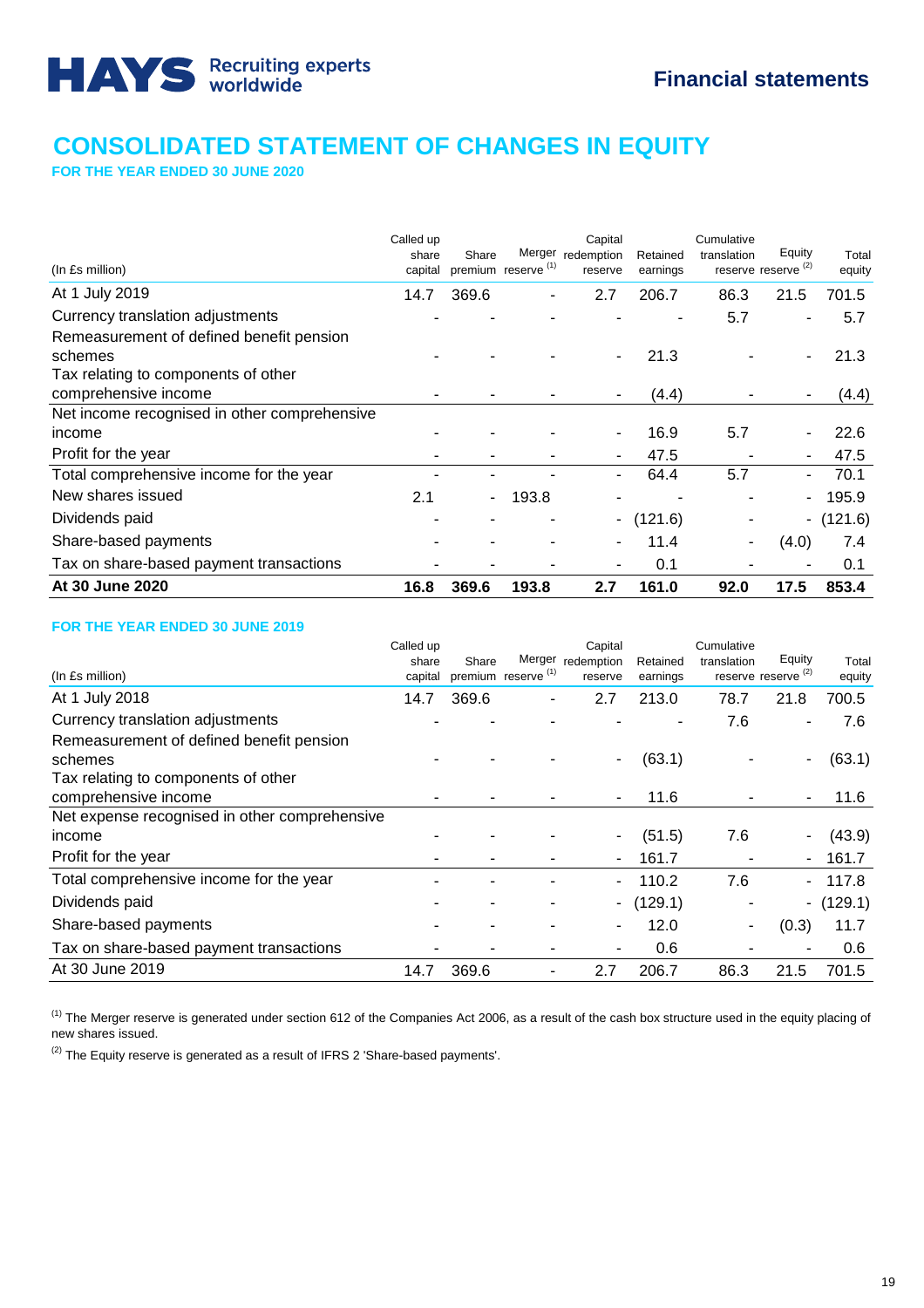

### **CONSOLIDATED CASH FLOW STATEMENT**

**FOR THE YEAR ENDED 30 JUNE**

| (In £s million)                                                                      | Note | 2020    | 2019    |
|--------------------------------------------------------------------------------------|------|---------|---------|
| <b>Operating profit</b>                                                              |      | 95.1    | 233.7   |
| Adjustments for:                                                                     |      |         |         |
| Exceptional items <sup>(1)</sup>                                                     | 4    | 39.9    | 15.1    |
| Depreciation of property, plant and equipment                                        |      | 10.9    | 10.0    |
| Depreciation of right-of-use lease assets <sup>(2)</sup>                             |      | 45.5    |         |
| Amortisation of intangible assets                                                    |      | 6.5     | 5.2     |
| Loss on disposal of business assets                                                  |      | 0.1     | 0.2     |
| Net movements in provisions (excluding exceptional items)                            |      | 6.9     | 0.8     |
| Share-based payments                                                                 |      | 7.8     | 11.2    |
|                                                                                      |      | 117.6   | 42.5    |
| Operating cash flow before movement in working capital                               |      | 212.7   | 276.2   |
| Movement in working capital:                                                         |      |         |         |
| Decrease/(increase) in receivables                                                   |      | 157.8   | (9.1)   |
| Increase/(decrease) in payables                                                      |      | 41.6    | (4.1)   |
| Movement in working capital                                                          |      | 199.4   | (13.2)  |
| <b>Cash generated by operations</b>                                                  |      | 412.1   | 263.0   |
| Cash paid in respect of exceptional items from current and prior year <sup>(3)</sup> |      | (12.0)  | (2.9)   |
| Pension scheme deficit funding                                                       |      | (16.1)  | (15.7)  |
| Income taxes paid                                                                    |      | (29.8)  | (75.5)  |
| Net cash inflow from operating activities                                            |      | 354.2   | 168.9   |
| <b>Investing activities</b>                                                          |      |         |         |
| Purchase of property, plant and equipment                                            |      | (9.4)   | (13.5)  |
| Purchase of own shares                                                               |      | (0.2)   | (0.1)   |
| Purchase of intangible assets                                                        |      | (16.4)  | (19.5)  |
| Interest received                                                                    |      | 0.6     | 0.7     |
| Net cash used in investing activities                                                |      | (25.4)  | (32.4)  |
| <b>Financing activities</b>                                                          |      |         |         |
| Interest paid                                                                        |      | (2.0)   | (3.4)   |
| Lease liability principal repayment <sup>(2)</sup>                                   |      | (46.4)  |         |
| Equity dividends paid                                                                |      | (121.6) | (129.1) |
| Proceeds from issue of new shares net of transaction costs                           |      | 195.9   |         |
| Proceeds from exercise of share options                                              |      | 0.6     | 1.9     |
| Net cash from/(used in) financing activities                                         |      | 26.5    | (130.6) |
| Net increase in cash and cash equivalents                                            |      | 355.3   | 5.9     |
| Cash and cash equivalents at beginning of year                                       |      | 129.7   | 122.9   |
| Effect of foreign exchange rate movements                                            |      | (0.5)   | 0.9     |
| Cash and cash equivalents at end of year                                             |      | 484.5   | 129.7   |

 $<sup>(1)</sup>$  The adjustment to the Cash Flow Statement in the prior year to 30 June 2019 of £15.1 million has been re-presented and relates to the non-cash</sup> GMP Equalisation charge of £8.3 million and restructuring costs of £6.8 million of which £2.9 million was paid out in the year to 30 June 2019.

<sup>(2)</sup> Following the adoption of IFRS 16 Leases, in order to compare Cash generated by operations for the year to 30 June 2020 of £412.1 million with the prior periods, the lease liability principal payment of £46.4 million reported in Financing activities should be deducted. The Cash generated by operations includes a corresponding £45.5 million depreciation non-cash adjustment relating to the right-of-use assets.

 $^{(3)}$  Cash paid in respect of exceptional items relates to £8.1 million in the current year and £3.9 million relating to the prior year. Cash paid in respect of exceptional items in the prior year of £2.9 million has been re-presented.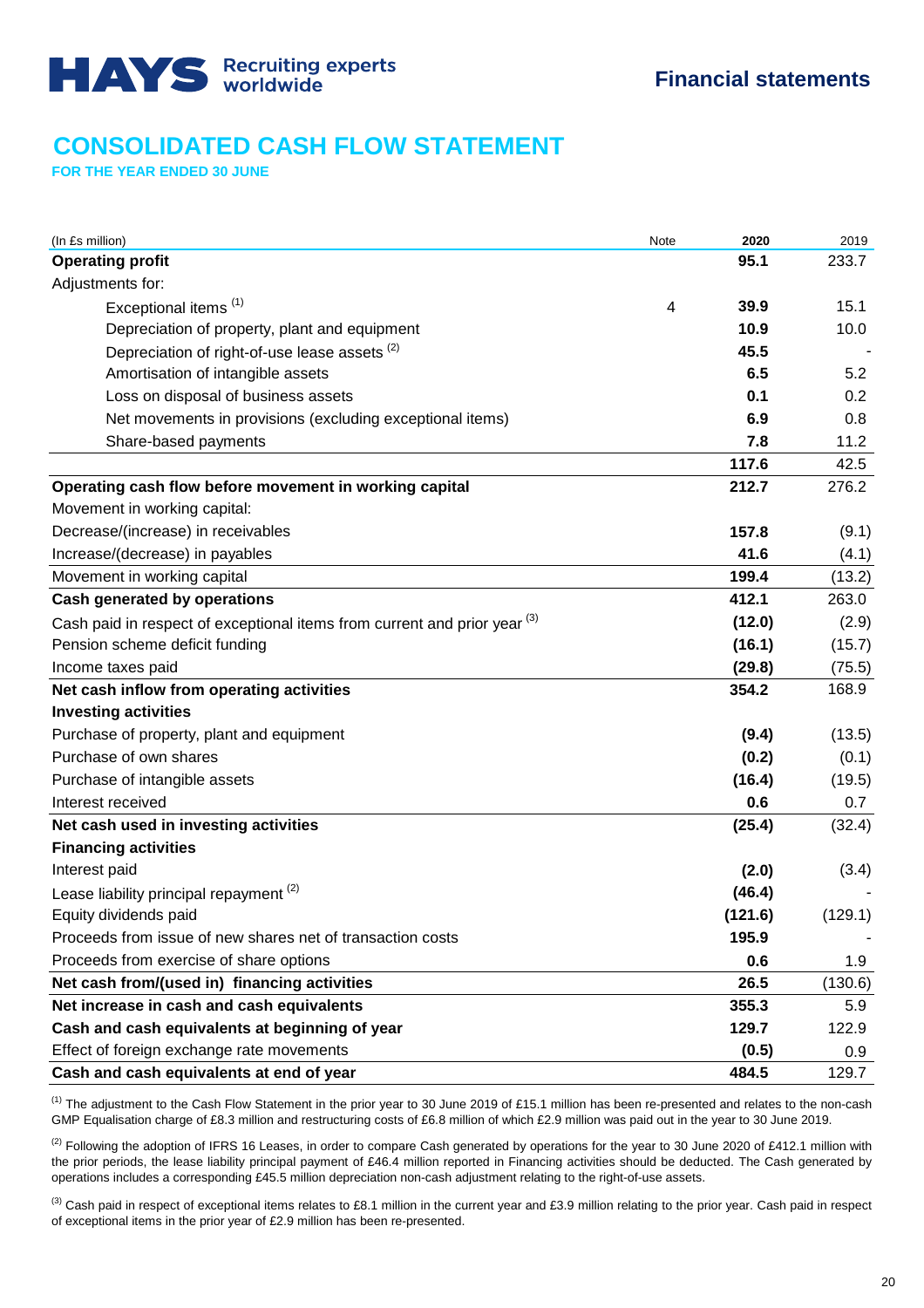

### **NOTES TO THE CONSOLIDATED FINANCIAL STATEMENTS**

#### **1 STATEMENT UNDER S435 - PUBLICATION OF NON-STATUTORY ACCOUNTS**

The financial information set out in this preliminary announcement does not constitute statutory accounts for the years ended 30 June 2020 or 2019, for the purpose of the Companies Act 2006, but is derived from those accounts. The statutory accounts for 2019 have been delivered to the Registrar of Companies and those for 2020 will be delivered following the Company's Annual General Meeting. The Group's Auditor has reported on those accounts; their reports were unqualified, did not draw attention to any matters by way of emphasis without qualifying their report and did not contain statements under Section 498(2) or (3) of the Companies Act 2006.

#### **2 BASIS OF PREPARATION**

Whilst the financial information included in this preliminary announcement has been prepared in accordance with the International Financial Reporting Standards (IFRSs) as adopted for use in the European Union and as issued by the International Accounting Standards Board, this announcement does not itself contain sufficient information to comply with IFRS. The accounting policies applied in preparing this financial information are consistent with the Group's financial statements for the year ended June 2019 with the exception of the following new accounting standards and amendments which were mandatory for accounting periods beginning on or after 1 January 2019, none of which had any material impact on the Group's results or financial position.

- IFRS 9 (amendments) Financial Instruments (effective 1 January 2019)
- IAS 19 (amendments) Employee Benefits (effective 1 January 2019)
- IAS 28 (amendments) Investments in Associates (effective 1 January 2019)
- IFRS 16 Leases (effective 1 January 2019)
- IFRIC 23 Uncertainty over Income Tax Treatments (effective 1 January 2019)
- Annual Improvements to IFRSs 2017 (effective 1 January 2019)

#### Going Concern

The Group's business activities, together with the factors likely to affect its future development, performance and financial position, including its cash flows and liquidity position are described in this preliminary results announcement for the year ended 30 June 2020. The directors have formed the judgment that there is reasonable expectation that the Group has adequate resources to continue in operational existence for the foreseeable future. As a result the directors continue to adopt the going concern basis in the preparation of the financial statements.

As in prior years, the Board undertook a strategic business review in the current year which took into account the Group's current financial position and the potential impact of the principal risks set out in the Annual Report.

In addition, and in making this statement, the Board carried out a robust assessment of the principal risks facing the Group, including those that would threaten the Group's business model, future performance and liquidity. While the review has considered all the principal risks identified by the Group, the resilience of the Group to the occurrence of these risks in severe yet plausible scenarios has been evaluated.

#### **Financial position**

At 30 June 2020 the Group had a net cash position of £484.5 million, or £366.2 million after deducting tax payments which had been deferred in agreement with local country tax regimes. In addition, the Group has a £210 million revolving credit facility with a suite of banks through to November 2024, with an option to extend to November 2025 subject to lender agreement. This facility is undrawn. In April 2020, the Group raised £196 million net of expenses through an equity placing, which has substantially strengthened the Group's financial position. The Group's operations were significantly impacted by the Covid-19 pandemic and lockdown in the majority of the Group's major markets through its fourth quarter (to 30 June 2020), with net fees down 34% versus prior year and with the Group's operating profit at around break-even through this period. The Group had a strong working capital performance through its fourth quarter with significant management focus on cash collection reducing average trade debtor days in the year to 36 days (2019: 39 days) with the majority of clients continuing to pay to agreed terms. The Group also benefitted from a cash inflow resulting from a reduction in its temp debtor book, as temp placement volumes reduced through the fourth quarter.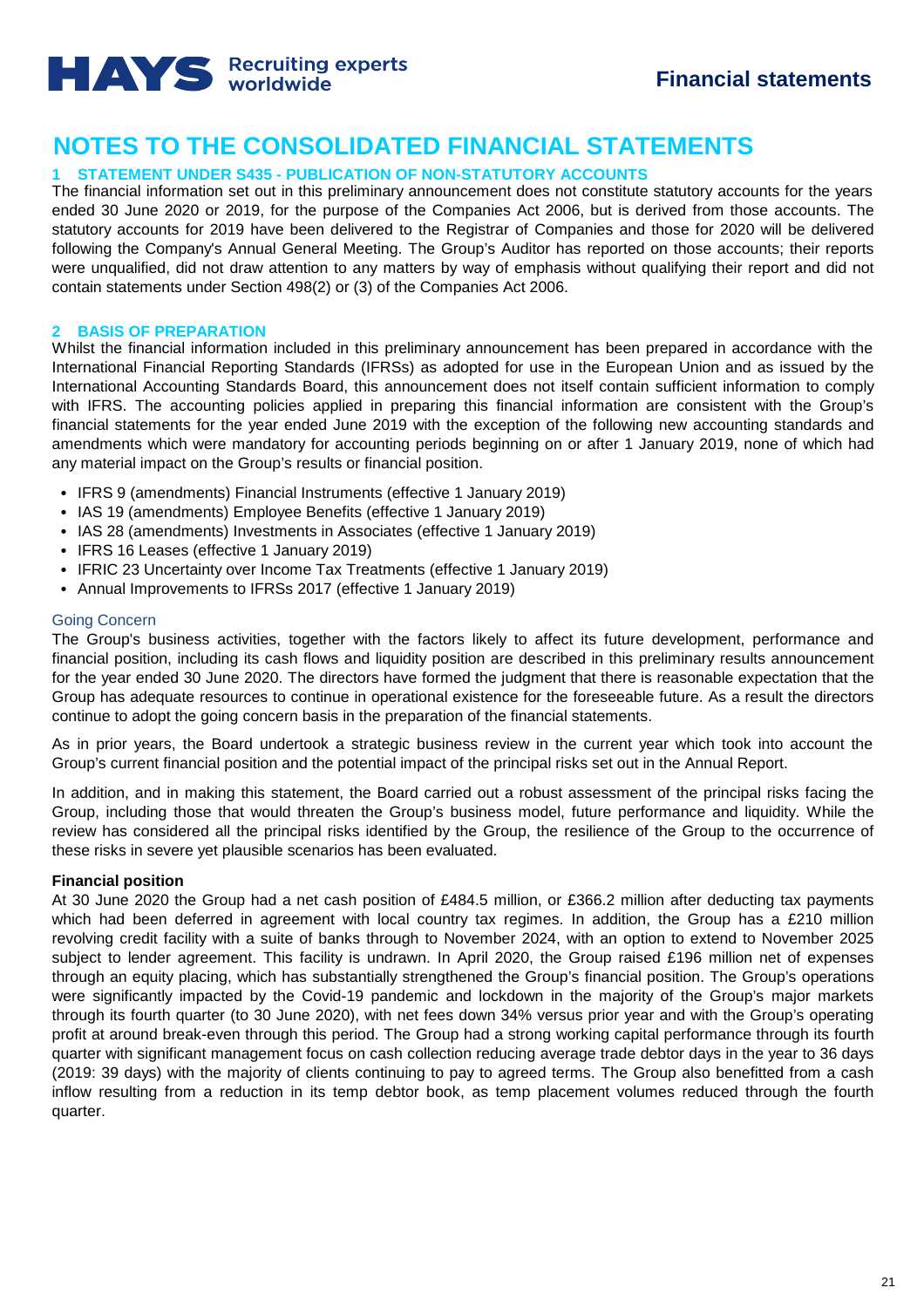

#### **Stress testing**

The Board approves an annual budget and reviews monthly management reports and quarterly forecasts. The output of the planning and budgeting processes has been used to perform a sensitivity analysis to the Group's cash flow to model the potential effects should principal risks actually occur either individually or in unison.

The sensitivity analysis modelled scenarios in which the Group incurred a sustained loss of business arising from a prolonged global downturn as a result of the Covid-19 pandemic, with a range of recovery scenarios considered. Our "Covid-19 Stress Case" scenario assumes that trading volumes for the year ending June 2021 remain broadly at the levels seen through our fourth quarter of the year ended June 2020, a period when most of our major markets were in lockdown and heavily impacted by the pandemic. After deducting the expected payment of £118.3 million of taxes which had been deferred in the year ended June 2020, the Stress Case scenario forecasts a strong cash position in excess of £300 million throughout the Going Concern period, with the revolving credit facility to remain undrawn with significant headroom against its banking covenants.

Set against these downside trading scenarios, the Board considered key mitigating factors including the geographic and sectoral diversity of the Group, its balanced business model across Temporary, Permanent and Contract recruitment services, and the significant working capital inflows which arise in periods of severe downturn, particularly in the Temporary recruitment business, thus protecting liquidity as was the case during the global financial crisis of 2008/09 and which we again experienced in the year ended 30 June 2020.

In addition, the Group's history of strong cash generation, tight cost control and flexible workforce management provides further protection. The Group also has in place its £210 million revolving credit facility which is currently undrawn. In addition, during the year ended 30 June 2020 the Group was admitted into the Bank of England's uncommitted Covid Corporate Financing Facility (CCFF). While this provides access to an additional short-term form of financing of up to £600 million, based on all stress-test scenarios the Group is highly unlikely to utilise this facility, although it has until March 2021 in which to do so if required.

The Group has sufficient financial resources which, together with internally generated cash flows, will continue to provide sufficient sources of liquidity to fund its current operations, including its contractual and commercial commitments and any proposed dividends. The Group is therefore well-placed to manage its business risks. After making enquiries, the Directors have formed the judgment at the time of approving the financial statements, that there is a reasonable expectation that the Group has adequate resources to continue in operational existence for the foreseeable future. For this reason, they continue to adopt the going concern basis of accounting in preparing the Consolidated Financial Statements.

#### **3 SEGMENTAL INFORMATION**

IFRS 8 requires operating segments to be identified on the basis of internal reports about components of the Group that are regularly reviewed by the chief operating decision maker to allocate resources to the segment and to assess their performance.

As a result, the Group segments the business into four regions, Australia & New Zealand, Germany, United Kingdom & Ireland and Rest of World. There is no material difference between the segmentation of the Group's turnover by geographic origin and destination.

The Group's operations comprise one class of business, that of qualified, professional and skilled recruitment.

The Group's Management Board, which is regarded as the chief operating decision maker, uses net fees by segment as its measure of revenue in internal reports, rather than turnover. This is because net fees exclude the remuneration of temporary workers, and payments to other recruitment agencies where the Group acts as principal, which are not considered relevant in allocating resources to segments. The Group's Management Board considers net fees for the purpose of making decisions about allocating resources. The Group does not report items below operating profit by segment in its internal management reporting. The reconciliation of turnover to net fees can be found in note 5.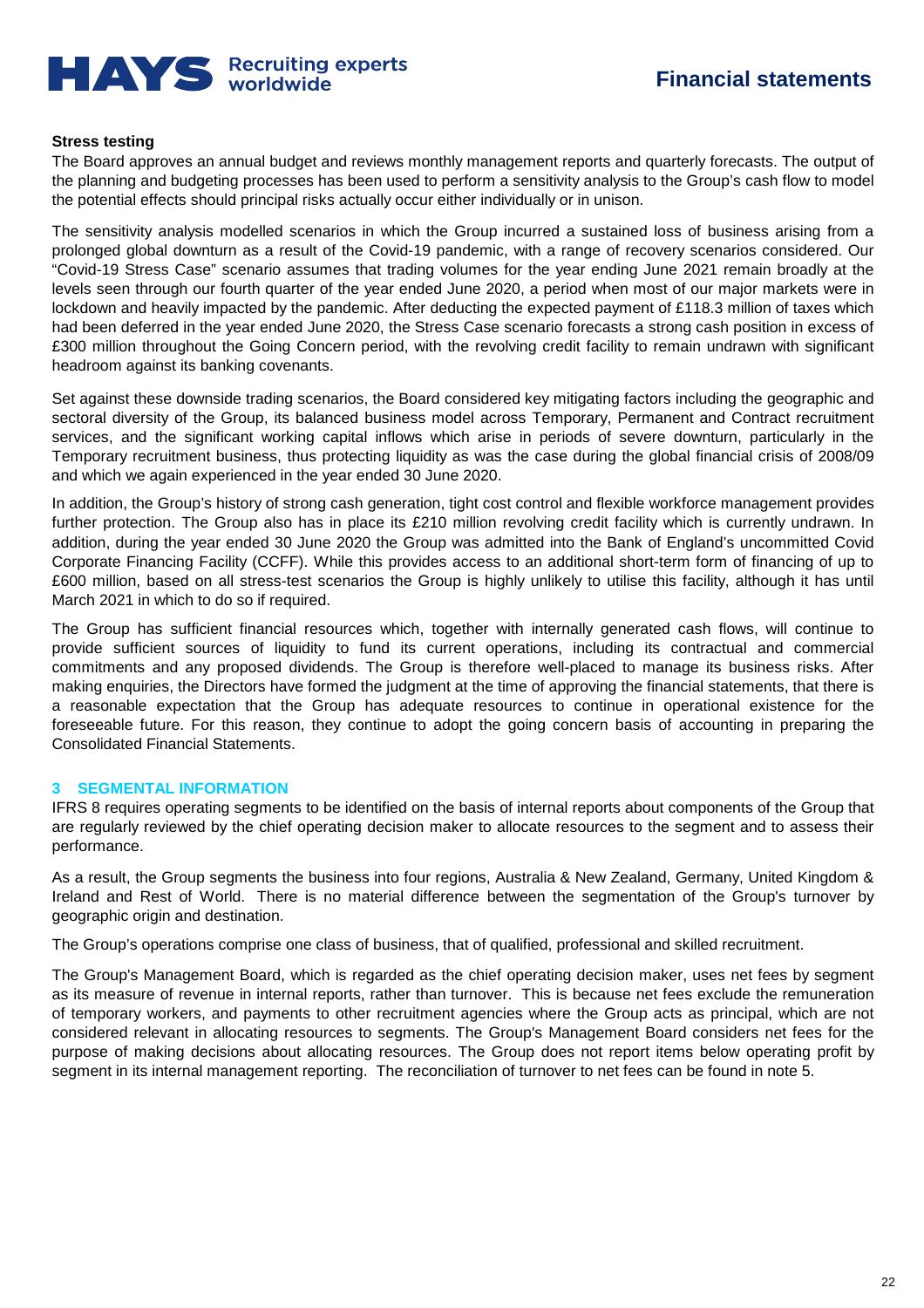

135.0 (39.9) **95.1** 248.8 (15.1) 233.7

#### **3 SEGMENTAL INFORMATION continued**

| (In £s million)          |               |                                 |       |                              | 2020                | 2019    |
|--------------------------|---------------|---------------------------------|-------|------------------------------|---------------------|---------|
| <b>Turnover</b>          |               |                                 |       |                              |                     |         |
| Australia & New Zealand  |               |                                 |       |                              | 1,545.6             | 1,461.5 |
| Germany                  |               |                                 |       |                              | 1,513.5             | 1,704.8 |
| United Kingdom & Ireland |               |                                 |       |                              | 1,641.3             | 1,761.3 |
| <b>Rest of World</b>     |               |                                 |       |                              | 1,229.1             | 1,142.9 |
|                          |               |                                 |       |                              | 5,929.5             | 6,070.5 |
| (In £s million)          |               |                                 |       |                              | 2020                | 2019    |
| Net fees                 |               |                                 |       |                              |                     |         |
| Australia & New Zealand  |               |                                 |       |                              | 170.5               | 198.5   |
| Germany                  |               |                                 |       |                              | 259.8               | 299.8   |
| United Kingdom & Ireland |               |                                 |       |                              | 225.6               | 263.8   |
| <b>Rest of World</b>     |               |                                 |       |                              | 340.3               | 367.6   |
|                          |               |                                 |       |                              | 996.2               | 1,129.7 |
|                          | 2020          |                                 |       | 2019                         |                     |         |
|                          | <b>Before</b> | 2020<br>exceptional Exceptional |       | <b>Before</b><br>exceptional | 2019<br>Exceptional |         |
| (In £s million)          | items         | items                           | 2020  | items                        | items               | 2019    |
| <b>Operating profit</b>  |               |                                 |       |                              |                     |         |
| Australia & New Zealand  | 48.2          |                                 | 48.2  | 66.4                         | (0.3)               | 66.1    |
| Germany                  | 53.2          | (12.6)                          | 40.6  | 91.3                         | (2.1)               | 89.2    |
| United Kingdom & Ireland | 16.6          | (2.2)                           | 14.4  | 48.9                         | (9.0)               | 39.9    |
| <b>Rest of World</b>     | 17.0          | (25.1)                          | (8.1) | 42.2                         | (3.7)               | 38.5    |

#### **4 EXCEPTIONAL ITEMS**

During the year, the Group incurred an exceptional charge of £39.9 million (2019: £15.1 million). The Group has recognised a non-cash exceptional charge of £20.3 million resulting from the partial impairment of the carrying value of goodwill in relation to the US business that was acquired in December 2014. The goodwill impairment charge is a material non-cash item that on the basis of its size and nature is considered to be exceptional.

In January 2020, the Group undertook a restructure of its business operations in Germany in order to provide a greater focus and alignment to the mid-sized enterprises known as the Mittlestand, together with a dedicated large Corporate Accounts division at a cost of £12.6 million. In addition, following the subsequent Covid-19 pandemic, and the immediate reduction in demand for recruitment services, the business operations of several other countries across the Group were restructured, primarily to reduce operating costs. The restructuring exercise led to the redundancy of a number of employees, including senior management positions and incurred costs of £7.0 million. The restructuring charges in Germany and in response to Covid-19 are considered exceptional given the size of the charges incurred and that they resulted in significant restructuring changes to the business operations. The cash impact from the restructuring exceptional charge as at the balance sheet date was £8.1 million, with a further £11.5 million cash outflow expected during the financial year to 30 June 2021. In total the exceptional charge generated a tax credit of £7.4 million (2019: £3.2 million).

In the prior year, following a legal judgment ruling against Lloyds Banking Group in October 2018 on the equalisation of guaranteed minimum pensions (GMP) for men and women in UK defined pension plans, the Group recognised an exceptional (non cash) charge of £8.3 million. In addition, management performed a comprehensive operational cost review exercise, principally across the European country operations. The exercise incurred restructuring costs of £6.8 million.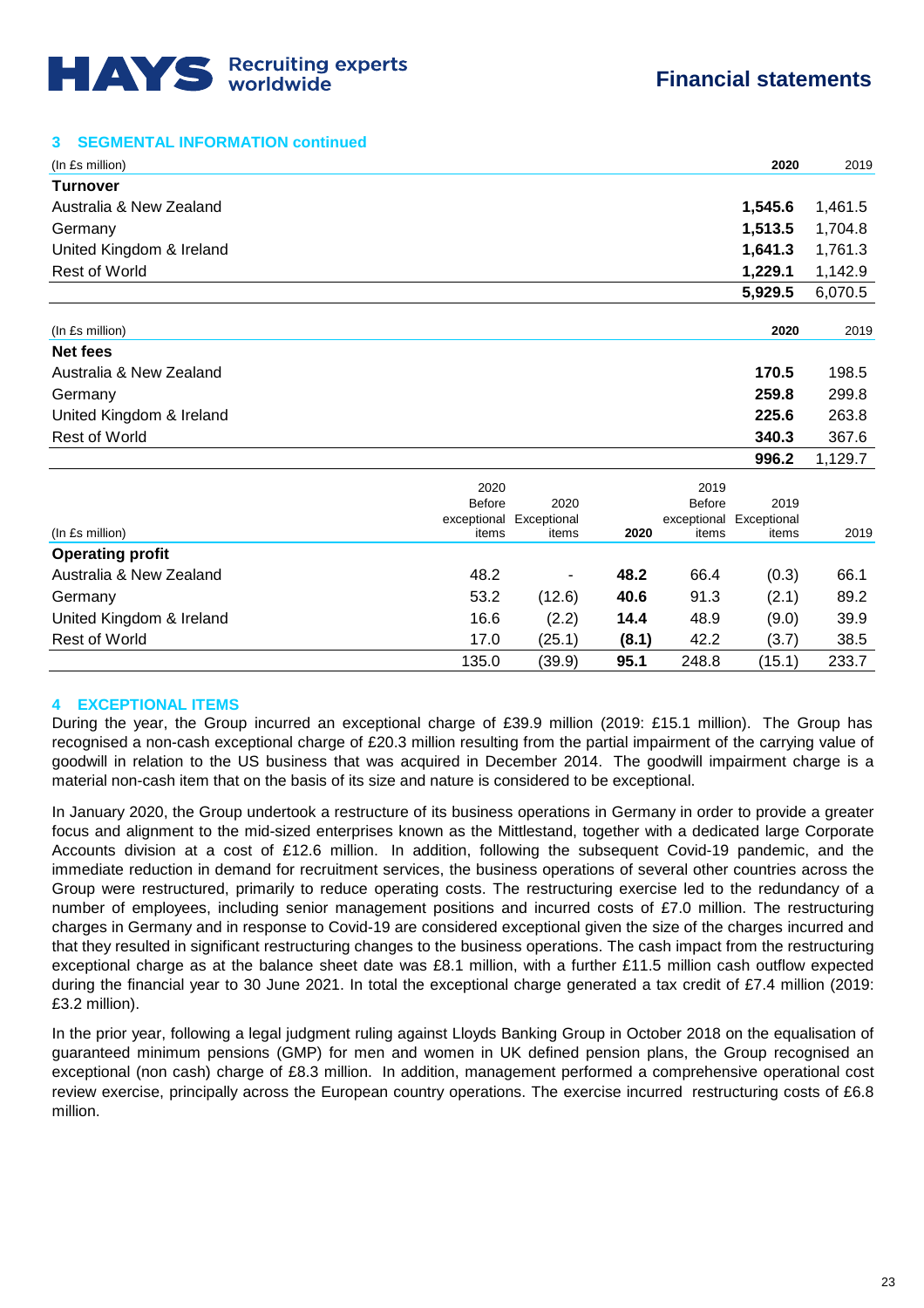

#### **5 OPERATING PROFIT**

The following costs are deducted from turnover to determine net fees:

| (In £s million)                            | 2020    | 2019                    |
|--------------------------------------------|---------|-------------------------|
| Turnover                                   |         | <b>5,929.5</b> 6,070.5  |
| Remuneration of temporary workers          |         | $(4,626.7)$ $(4,661.4)$ |
| Remuneration of other recruitment agencies | (306.6) | (279.4)                 |
| Net fees                                   | 996.2   | 1.129.7                 |

Operating profit is stated after charging the following items to net fees of £996.2 million (2019: £1,129.7 million):

|                                               | 2020                     |                |       | 2019          |             |       |
|-----------------------------------------------|--------------------------|----------------|-------|---------------|-------------|-------|
|                                               | <b>Before</b>            | 2020           |       | <b>Before</b> | 2019        |       |
|                                               | exceptional              | Exceptional    |       | exceptional   | Exceptional |       |
| (In £s million)                               | items                    | items          | 2020  | items         | items       | 2019  |
| Staff costs                                   | 647.8                    | 17.6           | 665.4 | 677.5         | 14.8        | 692.3 |
| Depreciation of property, plant and equipment | 10.9                     | ۰              | 10.9  | 10.0          |             | 10.0  |
| Depreciation of right-of-use assets           | 45.5                     | ۰              | 45.5  |               |             |       |
| Amortisation of intangible assets             | 6.5                      |                | 6.5   | 5.2           |             | 5.2   |
| Impairment loss on goodwill                   | $\blacksquare$           | 20.3           | 20.3  |               |             |       |
| Operating lease rentals payable               | $\overline{\phantom{a}}$ |                |       | 49.8          |             | 49.8  |
| Short-term and low-value leases               | 3.1                      | $\blacksquare$ | 3.1   |               |             |       |
| Impairment loss on trade receivables          | 10.6                     | ۰              | 10.6  | 3.9           |             | 3.9   |
| Auditor's remuneration                        |                          |                |       |               |             |       |
| - for statutory audit services                | 1.4                      |                | 1.4   | 1.4           |             | 1.4   |
| - for other services                          | 0.1                      |                | 0.1   | 0.1           |             | 0.1   |
| Other external charges                        | 135.3                    | 2.0            | 137.3 | 133.0         | 0.3         | 133.3 |
|                                               | 861.2                    | 39.9           | 901.1 | 880.9         | 15.1        | 896.0 |

Operating profit is stated net of £7.7 million income received from governments globally in respect of job support schemes following the Covid-19 pandemic.

#### **6 NET FINANCE CHARGE**

| (In £s million)                               | 2020  | 2019  |
|-----------------------------------------------|-------|-------|
| Interest received on bank deposits            | 0.6   | 0.7   |
| Interest payable on bank loans and overdrafts | (1.7) | (2.4) |
| Other interest payable                        | (0.3) | (0.1) |
| Interest on lease liabilities                 | (5.3) |       |
| Pension Protection Fund levy                  | (0.2) | (0.2) |
| Net interest on pension obligations           | (1.9) | (0.5) |
| Net finance charge                            | (8.8) | (2.5) |
|                                               |       |       |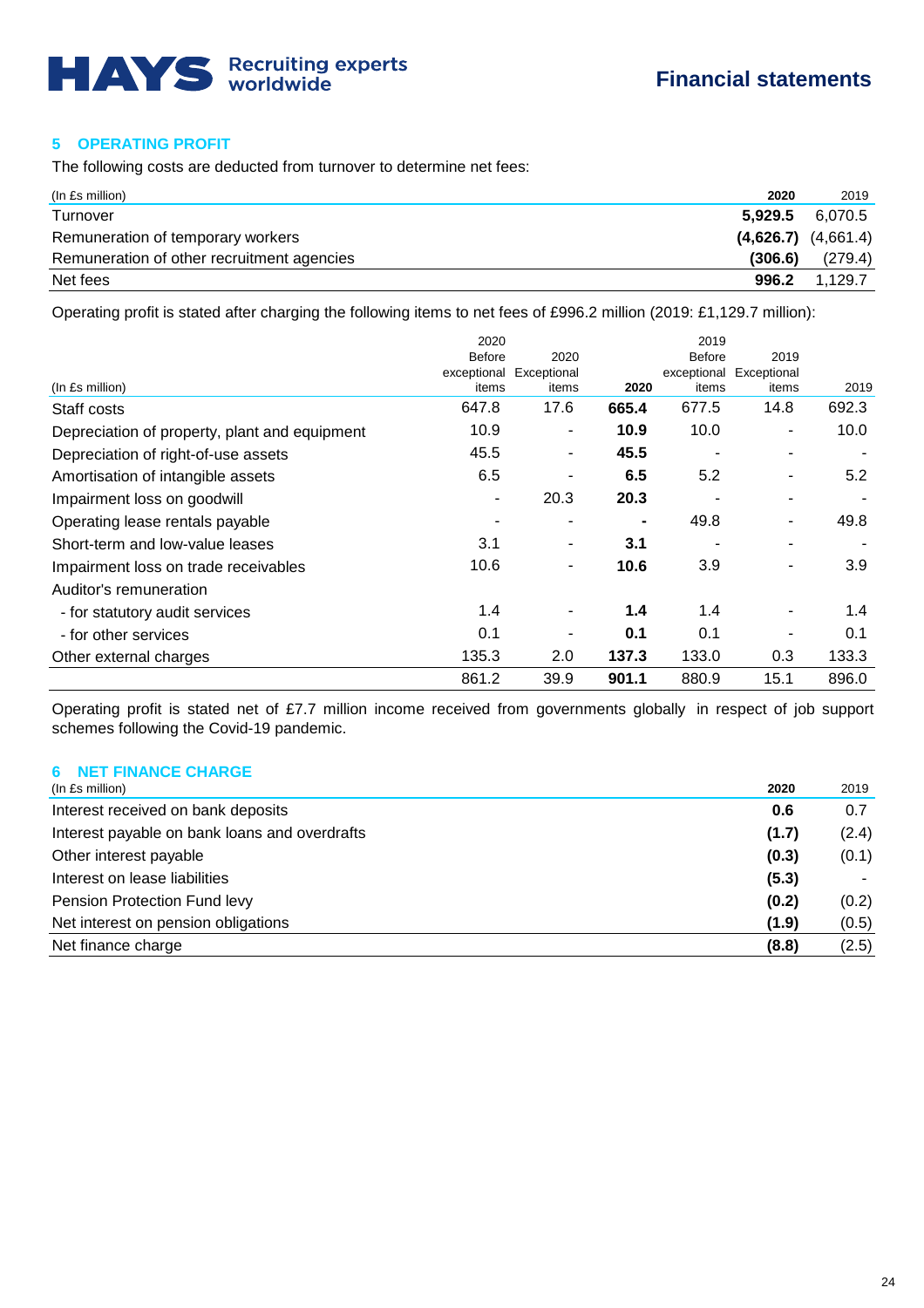

#### **7 TAX**

The income tax expense for the year can be reconciled to the accounting profit as follows:

|                                                                                                                                      | 2020          |                         |        | 2019          |                         |        |
|--------------------------------------------------------------------------------------------------------------------------------------|---------------|-------------------------|--------|---------------|-------------------------|--------|
|                                                                                                                                      | <b>Before</b> | 2020                    |        | <b>Before</b> | 2019                    |        |
|                                                                                                                                      |               | exceptional Exceptional |        |               | exceptional Exceptional |        |
| (In £s million)                                                                                                                      | items         | items                   | 2020   | items         | items                   | 2019   |
| Profit before tax                                                                                                                    | 126.2         | (39.9)                  | 86.3   | 246.3         | (15.1)                  | 231.2  |
| Income tax expense calculated at 19.0% (2019: 19.0%)<br>Net effect of items that are non-taxable/(non-                               | (24.0)        | 7.6                     | (16.4) | (46.8)        | 2.9                     | (43.9) |
| deductible) in determining taxable profit                                                                                            | (0.1)         | (0.3)                   | (0.4)  | (4.0)         |                         | (4.0)  |
| Effect of unused tax losses not recognised for deferred<br>tax assets<br>Effect of tax losses not recognised for deferred tax        | (1.8)         | (0.2)                   | (2.0)  | (1.5)         |                         | (1.5)  |
| utilised in the year                                                                                                                 | (0.2)         |                         | (0.2)  | 1.0           |                         | 1.0    |
| Effect of tax losses now recognised for deferred tax<br>Effect of other timing differences not recognised for                        | 1.5           |                         | 1.5    | 0.6           |                         | 0.6    |
| deferred tax assets                                                                                                                  | (8.4)         | (1.4)                   | (9.8)  | (0.6)         |                         | (0.6)  |
| Effect of different tax rates of subsidiaries operating in<br>other jurisdictions<br>Effect of share-based payment charges and share | (13.7)        | 1.7                     | (12.0) | (21.9)        | 0.3                     | (21.6) |
| options                                                                                                                              | (0.9)         |                         | (0.9)  | (0.5)         |                         | (0.5)  |
|                                                                                                                                      | (47.6)        | 7.4                     | (40.2) | (73.7)        | 3.2                     | (70.5) |
| Adjustments recognised in the current year in relation                                                                               |               |                         |        |               |                         |        |
| to the current tax of prior years                                                                                                    | 1.7           |                         | 1.7    | 1.1           |                         | 1.1    |
| Adjustments to deferred tax in relation to prior years                                                                               | (0.3)         |                         | (0.3)  | (0.1)         | ٠                       | (0.1)  |
| Income tax expense recognised in the Consolidated<br><b>Income Statement</b>                                                         | (46.2)        | 7.4                     | (38.8) | (72.7)        | 3.2                     | (69.5) |
| Effective tax rate for the year                                                                                                      | 36.6%         | 18.5%                   | 45.0%  | 29.5%         | 21.2%                   | 30.1%  |
|                                                                                                                                      |               |                         |        |               |                         |        |

The tax rate used for the 2020 reconciliations above is the corporate tax rate of 19.0% (2019: 19.0%) payable by corporate entities in the United Kingdom on taxable profits under tax law in that jurisdiction.

#### **8 DIVIDENDS**

The following dividends were paid by the Group and have been recognised as distributions to equity shareholders in the year:

|                                | 2020           |                | 2019      |            |
|--------------------------------|----------------|----------------|-----------|------------|
|                                | pence per      | 2020           | pence per | 2019       |
|                                | share          | £s million     | share     | £s million |
| Previous year final dividend   | 2.86           | 41.9           | 2.75      | 40.0       |
| Previous year special dividend | 5.43           | 79.7           | 5.00      | 72.9       |
| Current year interim dividend  | $\blacksquare$ | $\blacksquare$ | 1.11      | 16.2       |
|                                | 8.29           | 121.6          | 8.86      | 129.1      |

There were no dividends paid by the Group in respect of the year ended 30 June 2020. On 2 April 2020, due to the escalating impact of the Covid-19 pandemic and considering the uncertainties arising on the impact of the Group's earnings, the Company announced the decision to cancel the 1.11 pence per share interim dividend that was proposed on 20 February 2020 and which was due to be paid on 9 April 2020. Given macroeconomic uncertainty and the fact we traded at breakeven profitability in our fourth quarter, the Board is not proposing a final dividend for the current year.

|                             | 2020           |                | 2019      |            |
|-----------------------------|----------------|----------------|-----------|------------|
|                             | pence per      | 2020           | pence per | 2019       |
|                             | share          | £s million     | share     | £s million |
| Interim dividend (paid)     | ٠              | ٠              | 1.11      | 16.2       |
| Final dividend (proposed)   | $\blacksquare$ | $\blacksquare$ | 2.86      | 42.0       |
| Special dividend (proposed) | $\blacksquare$ | $\blacksquare$ | 5.43      | 79.7       |
|                             | $\blacksquare$ | $\blacksquare$ | 9.40      | 137.9      |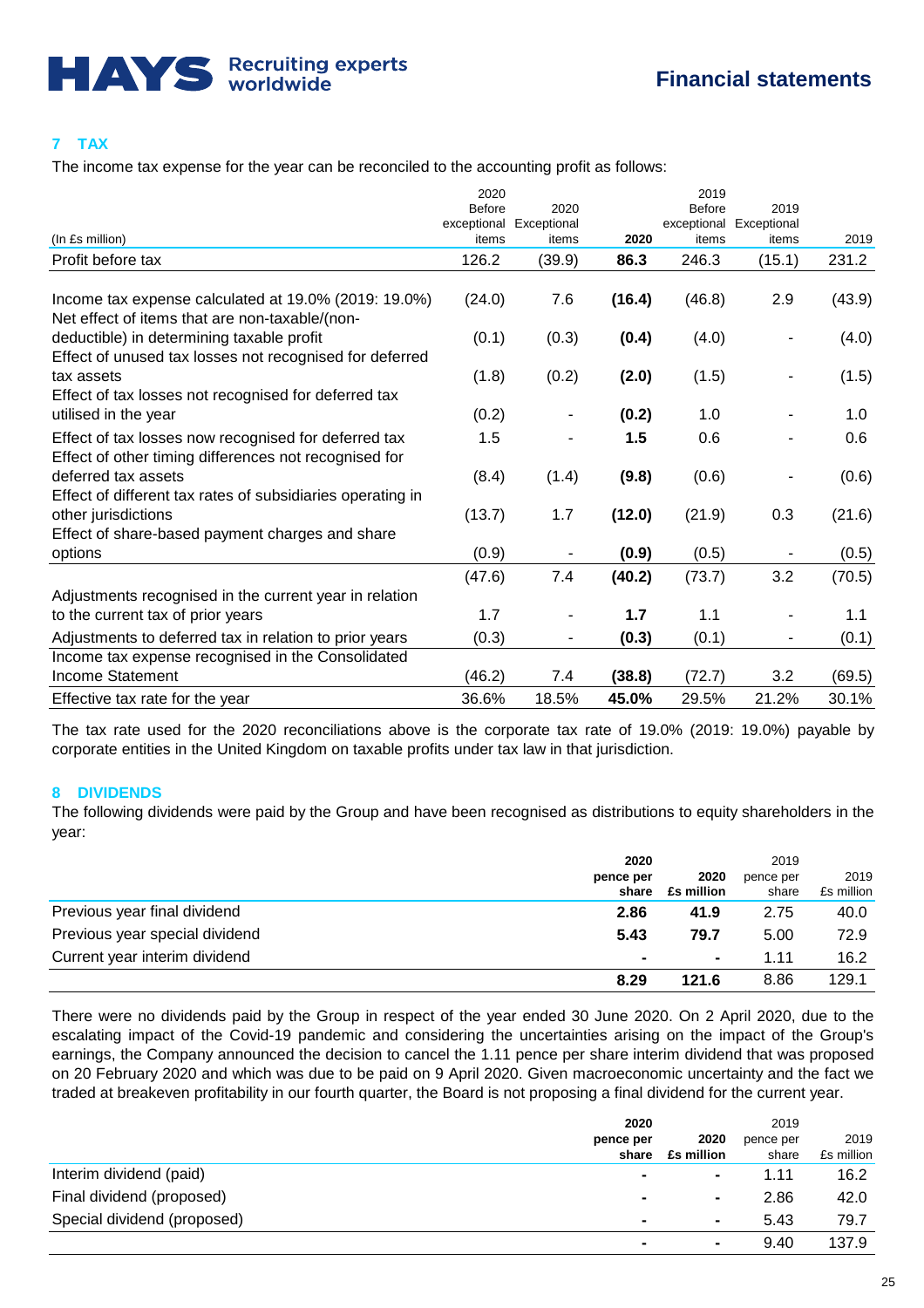

#### **Financial statements**

#### **9 EARNINGS PER SHARE**

| For the year ended 30 June 2020                        | <b>Earnings</b><br>(£s million) | Weighted<br>average<br>number of<br>shares<br>(million) | Per share<br>amount<br>(pence) |
|--------------------------------------------------------|---------------------------------|---------------------------------------------------------|--------------------------------|
| <b>Before exceptional items:</b>                       |                                 |                                                         |                                |
| Basic earnings per share                               | 80.0                            | 1,514.4                                                 | 5.28                           |
| Dilution effect of share options                       |                                 | 15.7                                                    | (0.05)                         |
| Diluted earnings per share                             | 80.0                            | 1,530.1                                                 | 5.23                           |
| After exceptional items:                               |                                 |                                                         |                                |
| Basic earnings per share                               | 47.5                            | 1,514.4                                                 | 3.14                           |
| Dilution effect of share options                       |                                 | 15.7                                                    | (0.04)                         |
| Diluted earnings per share                             | 47.5                            | 1,530.1                                                 | 3.10                           |
|                                                        | Earnings                        | Weighted<br>average<br>number of<br>shares              | Per share<br>amount            |
| For the year ended 30 June 2019                        | (£s million)                    | (million)                                               | (pence)                        |
| <b>Before exceptional items:</b>                       |                                 |                                                         |                                |
| Basic earnings per share                               | 173.6                           | 1,456.2                                                 | 11.92                          |
| Dilution effect of share options                       |                                 | 18.3                                                    | (0.15)                         |
| Diluted earnings per share                             | 173.6                           | 1,474.5                                                 | 11.77                          |
| <b>After exceptional items:</b>                        |                                 |                                                         |                                |
| Basic earnings per share                               | 161.7                           | 1,456.2                                                 | 11.10                          |
| Dilution effect of share options                       |                                 | 18.3                                                    | (0.13)                         |
| Diluted earnings per share                             | 161.7                           | 1,474.5                                                 | 10.97                          |
| ÷.<br>$\sim$ $\sim$ $\sim$ $\sim$ $\sim$ $\sim$ $\sim$ |                                 |                                                         |                                |

The weighted average number of shares in issue for both years exclude shares held in treasury.

Reconciliation of earnings (In £s million) **2020** 2019 Earnings before exceptional items **80.0** 173.6 Exceptional items (note 4) **(39.9)** (15.1) Tax credit on exceptional items (note 7) **7.4** 3.2 Total earnings **47.5** 161.7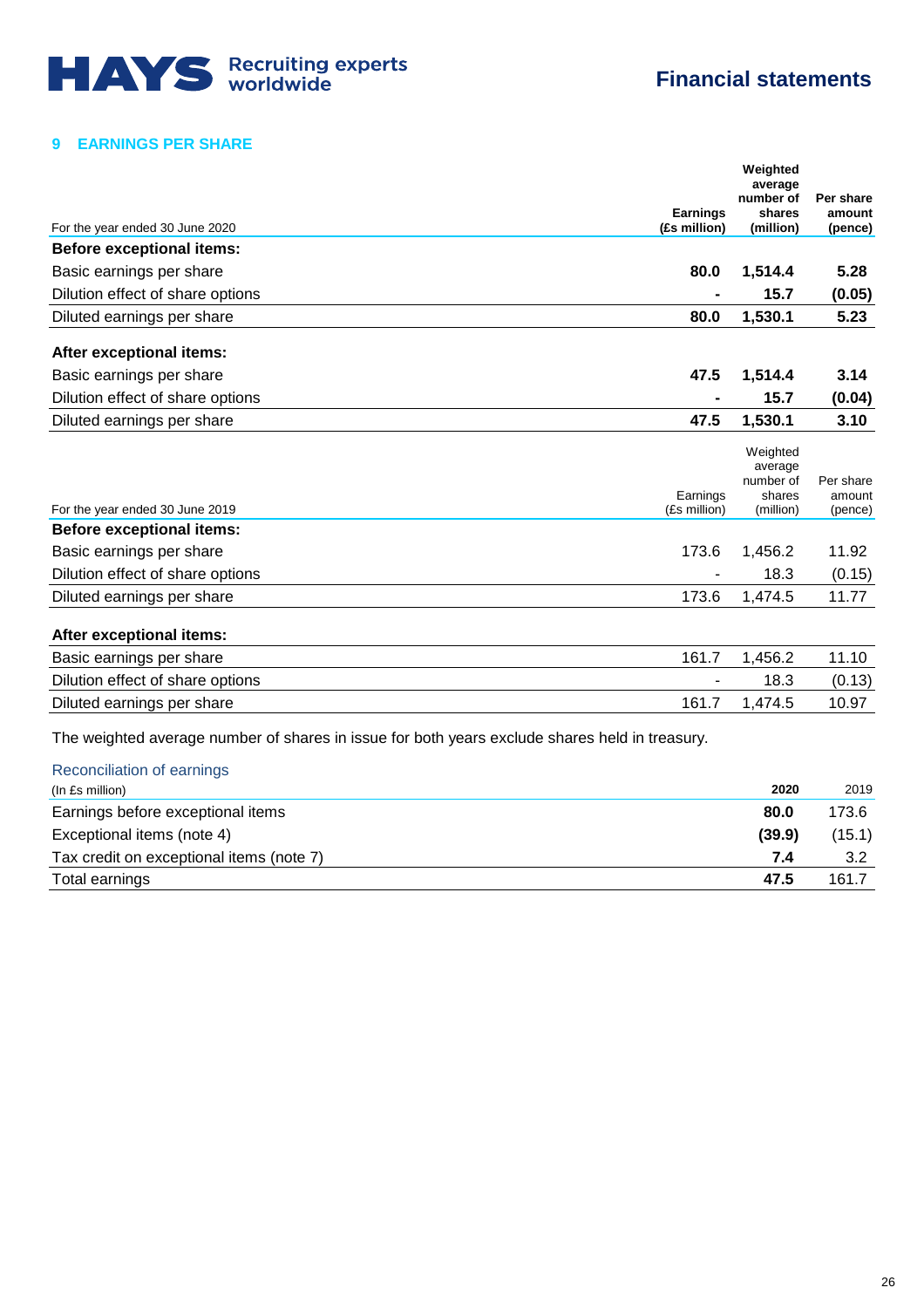

#### **10 LEASE ACCOUNTING UNDER IFRS 16**

|                                           | Right-of-use assets |                   |                 |                                 |                      |
|-------------------------------------------|---------------------|-------------------|-----------------|---------------------------------|----------------------|
| (In £s million)                           | Property            | Motor<br>vehicles | Other<br>assets | <b>Total</b><br>lease<br>assets | Lease<br>liabilities |
| As at 1 July 2019                         | 227.3               | 10.4              | 0.4             | 238.1                           | (245.8)              |
| Foreign exchange                          | 1.0                 |                   | ٠               | 1.0                             | (1.0)                |
| Lease additions                           | 20.2                | 6.8               | ۰.              | 27.0                            | (27.0)               |
| Lease disposals                           | (3.9)               | (0.1)             | ۰               | (4.0)                           | 4.0                  |
| Depreciation of right-of-use lease assets | (39.0)              | (6.4)             | (0.1)           | (45.5)                          |                      |
| Lease liability principal repayments      |                     |                   |                 |                                 | 46.4                 |
| Interest on lease liabilities             |                     |                   |                 |                                 | (5.3)                |
| As at 30 June 2020                        | 205.6               | 10.7              | 0.3             | 216.6                           | (228.7)              |
| Current                                   |                     |                   |                 |                                 | (43.8)               |
| Non-current                               |                     |                   |                 |                                 | (184.9)              |
| As at 30 June 2020                        |                     |                   |                 |                                 | (228.7)              |

IFRS 16 Leases was adopted by the Group on 1 July 2019 and applied the modified retrospective approach whereby the right-of-use asset at the date of initial application was measured at an amount equal to the lease liability with no restatement to prior years. The reclassifications and the adjustments arising from the new leasing rules are therefore recognised in the opening balance sheet on 1 July 2019. There were no adjustments were recognised in retained earnings as at the transition date.

The Group's leasing activities primarily relate to leased offices and motor vehicles, and under IAS 17 they were previously accounted for as an operating lease. On adoption of IFRS 16 Leases, the Group has recognised a right-ofuse asset of £238.1 million, relating primarily to property leases, which has been adjusted by £7.7 million for prepaid lease payments and incentives relating to the relevant leases that were recognised on the balance sheet at 30 June 2019. The opening balance on transition is the present value of the remaining future minimum lease payments, discounted using an incremental borrowing rate at 1 July 2019, including any early termination or extension options only if they were deemed reasonably certain to be adopted. The weighted average incremental borrowing rates applied to the lease liabilities on 1 July 2019 was 2.3%. The Group has applied the following practical expedients within the standard:

- IFRS 16 has been applied to contracts that were previously identified as leases when applying IAS 17 Leases and IFRIC 4 Determining whether an Arrangement Contains a Lease
- Not to capitalise a right-of-use lease asset or lease liability where the lease expires before 30 June 2020
- A lessee may apply a single discount rate to a portfolio of leases with reasonably similar characteristics
- Reliance on an assessment of whether a lease is onerous
- The treatment of initial direct costs
- The use of hindsight in determining the lease terms in the context of extension or termination options

#### **Changes in amounts recognised in the Condensed Consolidated Income Statement**

Set out below is the impact of IFRS 16 leases on profit before tax:

| (In £s million)                           | 2020   |
|-------------------------------------------|--------|
| Depreciation of right-of-use lease assets | (45.5) |
| Operating lease charges                   | 47.4   |
| Impact on operating profit                | 1.9    |
| Interest on lease liabilities             | (5.3)  |
| Impact on profit before tax               | (3.4)  |

The financial impact of IFRS 16 on the Group's profit before tax for the year was not material. Group profit before tax decreased by £3.4 million. Group operating profit increased by £1.9 million due to depreciation charges of £45.5 million under IFRS 16 being lower than under IAS 17 operating lease charges. This was offset by £5.3 million non-cash interest cost in relation to the lease liabilities. The impact on the Group's basic and diluted earnings per share calculations as at 30 June 2020 were both reduced by 0.12 pence respectively. IFRS 16 did not have any impact on the underlying commercial performance of the Group, nor the cash flows generated during the year.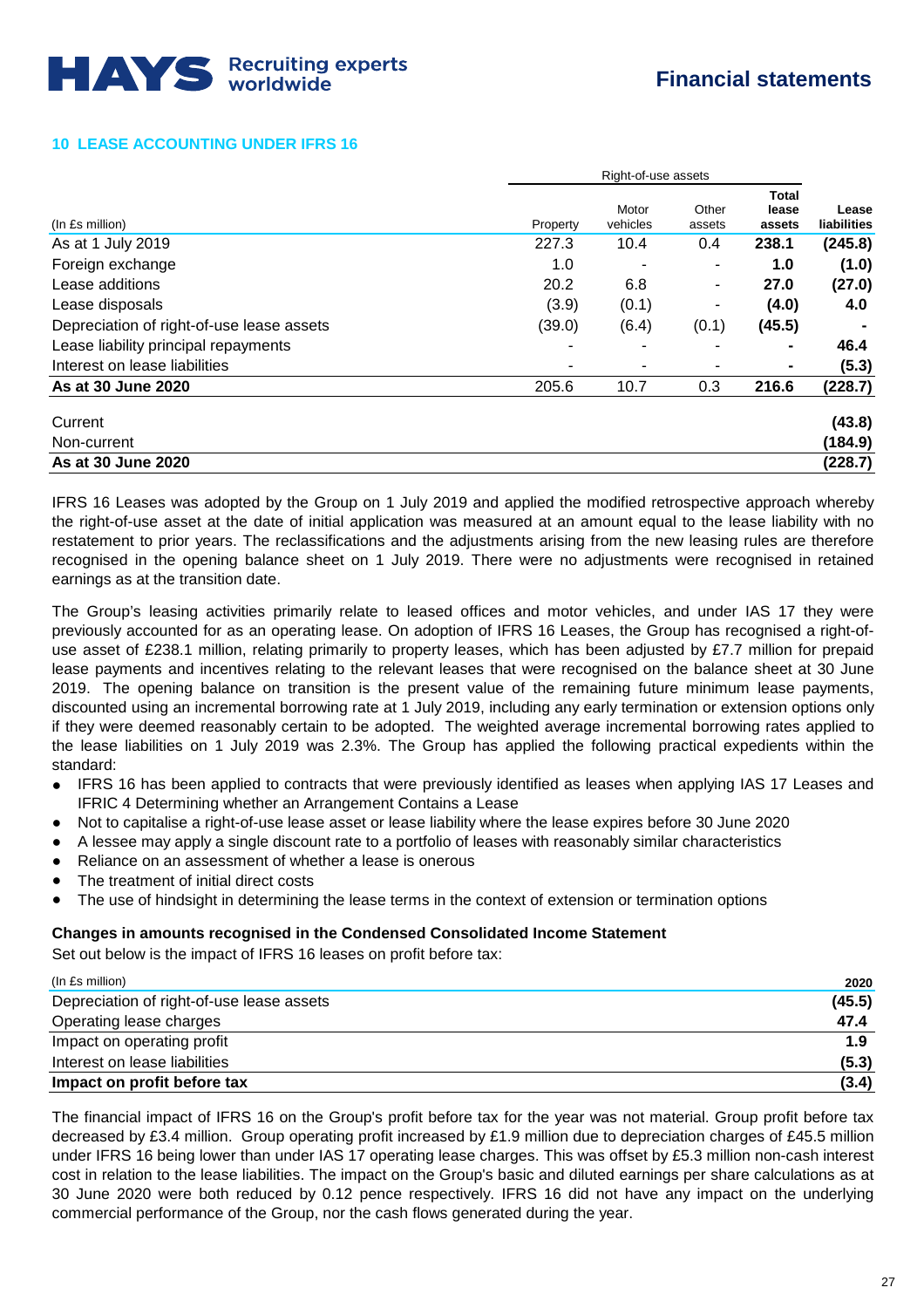

#### **10 LEASE ACCOUNTING UNDER IFRS 16 continued**

Set out below are the new accounting policies of the Group upon adoption of IFRS 16, which have been applied from the date of initial application:

#### **Right-of-use assets**

The Group recognises right-of-use assets at the commencement date of the lease and are measured at cost, less any accumulated depreciation and impairment losses, and adjusted for any remeasurement of lease liabilities. The cost of right-of-use assets includes the amount of lease liabilities recognised, initial direct costs incurred, and lease payments made at or before the commencement date less any lease incentives received. Unless the Group is reasonably certain to obtain ownership of the leased asset at the end of the lease term, the recognised right-of-use assets are depreciated on a straight-line basis over the shorter of its estimated useful life and the lease term. Right-of-use assets are subject to impairment.

#### **Lease liabilities**

At the commencement date of the lease, the Group recognises lease liabilities measured at the present value of lease payments to be made over the lease term. The lease payments include fixed payments less any lease incentives receivable, variable lease payments that depend on an index or a rate, and amounts expected to be paid under residual value guarantees. The lease payments also include the exercise price of a purchase option reasonably certain to be exercised by the Group and payments of penalties for terminating a lease, if the lease term reflects the Group exercising the option to terminate. The variable lease payments that do not depend on an index or a rate are recognised as an expense in the period on which the event or condition that triggers the payment occurs.

In calculating the present value of lease payments, the Group uses the incremental borrowing rate at the lease commencement date if the interest rate implicit in the lease is not readily determinable. After the commencement date, the amount of lease liabilities is increased to reflect the accretion of interest and reduced for the lease payments made. In addition, the carrying amount of lease liabilities is remeasured if there is a modification, a change in the lease term, a change in the in-substance fixed lease payments or a change in the assessment to purchase the underlying asset.

#### **Short-term leases and leases of low-value assets**

The Group applies the short-term lease recognition exemption to its short-term leases of property, motor vehicles and equipment (i.e. those leases that have a lease term of 12 months or less from the commencement date and do not contain a purchase option). It also applies the lease of low-value assets recognition exemption to leases of office equipment that are considered of low-value. Lease payments on short-term leases and leases of low-value assets are recognised as an expense on a straight-line basis over the lease term.

The Group determines the lease term as the non-cancellable term of the lease, together with any periods covered by an option to extend the lease if it is reasonably certain to be exercised, or any periods covered by an option to terminate the lease, if it is reasonably certain not to be exercised.

#### **Reconciliation between closing IAS 17 lease commitments and IFRS 16 opening lease liability**

Set out below is the impact on the changes on adoption between IAS 17 lease commitments and IFRS 16 lease liability.

| (In £s million)                                                                          | Total  |
|------------------------------------------------------------------------------------------|--------|
| Operating lease commitments as disclosed at 30 June 2019                                 | 216.0  |
| <b>Discount</b>                                                                          | (23.2) |
| Discounted using lessee's IBR rate at date of initial application                        | 192.8  |
| Contracts reassessed as service agreements                                               | (2.9)  |
| Adjustments as a result of a different treatment of an extension and termination options | 55.9   |
| Lease liability recognised as at 1 July 2019                                             | 245.8  |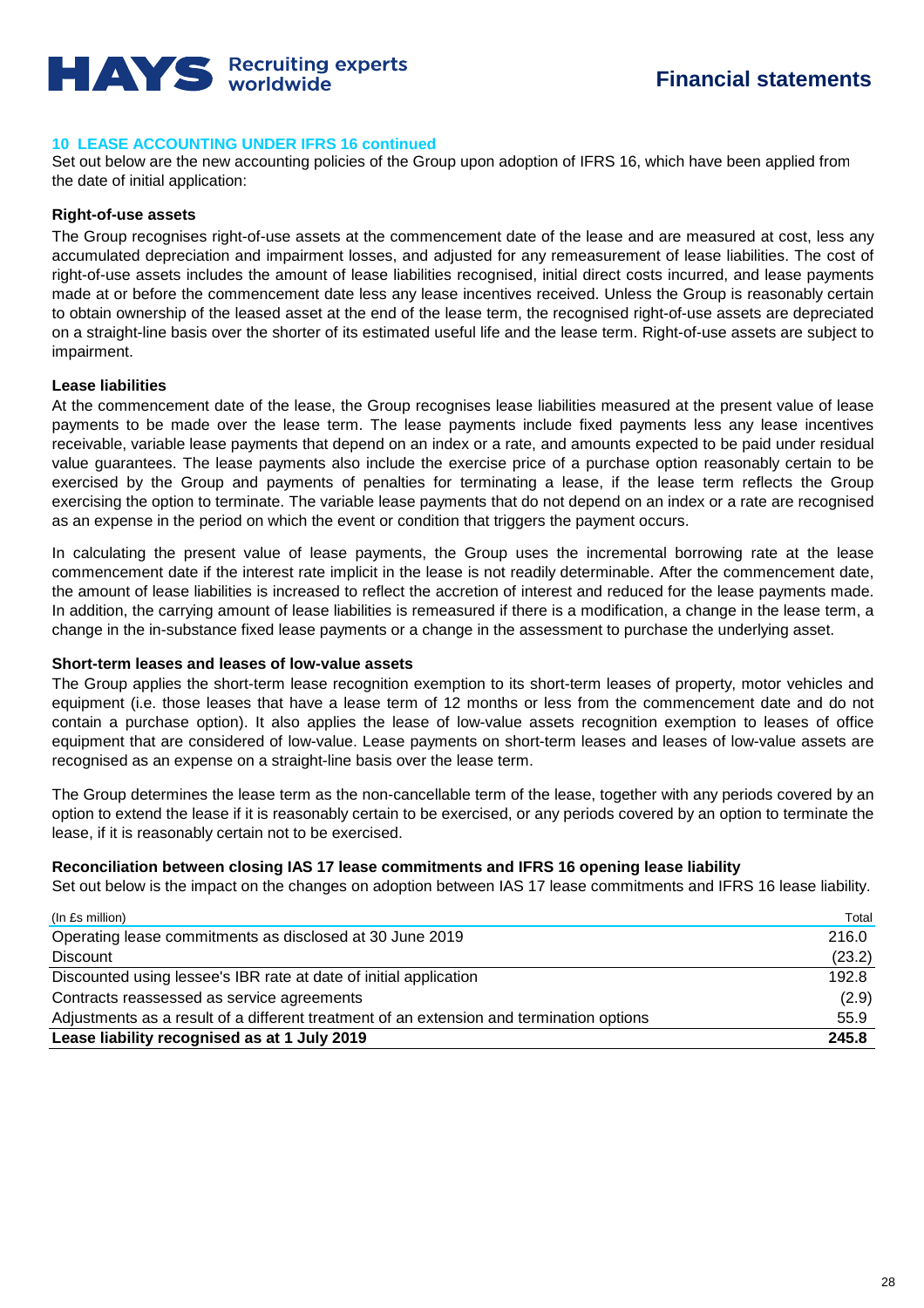

#### **11 RETIREMENT BENEFIT SURPLUS/OBLIGATIONS**

| (In £s million)                                              | 2020  | 2019   |
|--------------------------------------------------------------|-------|--------|
| Surplus in the scheme brought forward                        | 19.7  | 75.9   |
| Past service cost - GMP Equalisation cost                    |       | (8.3)  |
| Administration costs                                         | (2.5) | (2.7)  |
| Employer contributions (towards funded and unfunded schemes) | 16.1  | 15.7   |
| Net interest credit                                          | 0.6   | 2.2    |
| Remeasurement of the net defined benefit surplus/(liability) | 21.3  | (63.1) |
| Surplus in the scheme carried forward                        | 55.2  | 19.7   |
|                                                              |       |        |

#### **12 PROVISIONS**

| (In £s million)                  | Restructuring | Other | Total |
|----------------------------------|---------------|-------|-------|
| At 1 July 2019                   | ۰             | 8.2   | 8.2   |
| Amounts provided during the year | 19.6          | 6.9   | 26.5  |
| <b>Utilised</b>                  | (8.1)         | ۰     | (8.1) |
| At 30 June 2020                  | 11.5          | 15.1  | 26.6  |
| Current                          |               |       | 16.8  |
| Non-current                      |               |       | 9.8   |
| At 30 June 2020                  |               |       | 26.6  |

Restructuring provisions are as disclosed in note 4. Other provisions relate to exposures arising from business operations overseas including a redundancy provision of £4.1 million in relation to circa 420 Temp employees in Germany.

#### **13 LIKE-FOR-LIKE RESULTS**

Like-for-like results represent organic growth/(decline) of operations at constant currency. For the year ended 30 June 2020 these are calculated as follows:

|                                           | 30 June |          |             |         |         |
|-------------------------------------------|---------|----------|-------------|---------|---------|
|                                           | Year to | Foreign  | 2019        |         | Year to |
|                                           | 30 June | exchange | at constant | Organic | 30 June |
| (In f's million)                          | 2019    | impact   | currency    | growth  | 2020    |
| Net fees                                  |         |          |             |         |         |
| Australia & New Zealand                   | 198.5   | (7.2)    | 191.3       | (20.8)  | 170.5   |
| Germany                                   | 299.8   | (1.3)    | 298.5       | (38.7)  | 259.8   |
| United Kingdom & Ireland                  | 263.8   | (0.1)    | 263.7       | (38.1)  | 225.6   |
| <b>Rest of World</b>                      | 367.6   | 2.0      | 369.6       | (29.3)  | 340.3   |
| Group net fees                            | 1,129.7 | (6.6)    | 1,123.1     | (126.9) | 996.2   |
| Operating profit before exceptional items |         |          |             |         |         |
| Australia & New Zealand                   | 66.4    | (2.5)    | 63.9        | (15.7)  | 48.2    |
| Germany                                   | 91.3    | (0.4)    | 90.9        | (37.7)  | 53.2    |
| United Kingdom & Ireland                  | 48.9    |          | 48.9        | (32.3)  | 16.6    |
| Rest of World                             | 42.2    | 0.2      | 42.4        | (25.4)  | 17.0    |
| Operating profit before exceptional items | 248.8   | (2.7)    | 246.1       | (111.1) | 135.0   |